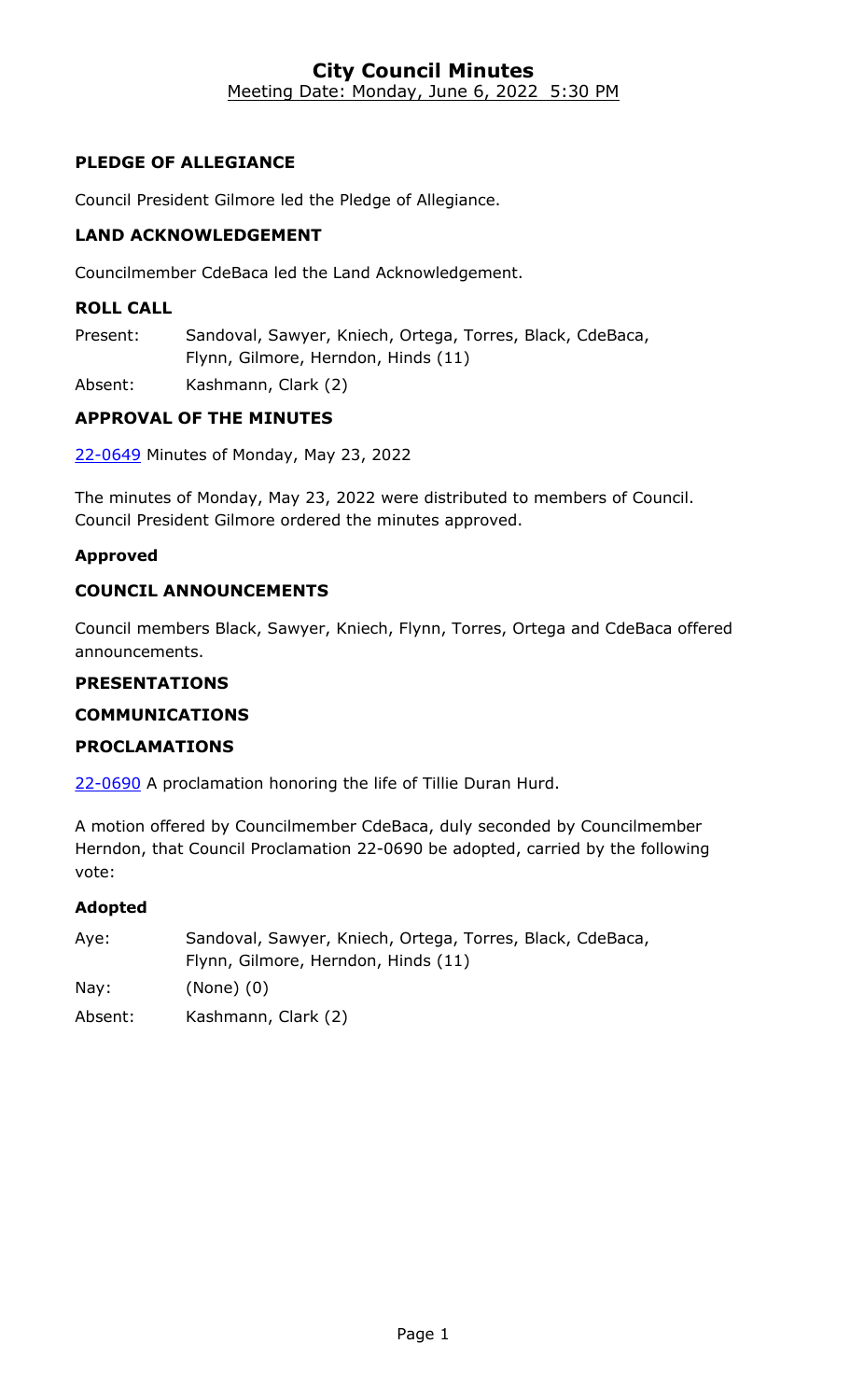## **RECAP OF BILLS TO BE CALLED OUT**

Items called out for a separate vote:

#### **RESOLUTIONS**

#### **Business, Arts, Workforce, & Aviation Services Committee**

22-0603 **A resolution approving a proposed Contract between the City and County of Denver and Delsco Northwest Corp., concerning providing on-call oil and gas field closure services at Denver International Airport.** Approves a contract with Delsco Northwest, Corp. for \$9,200,000 through [06-30-2023, with one optional one-year renewal, to provide on-call oil and gas field](http://denver.legistar.com/gateway.aspx?m=l&id=/matter.aspx?key=21670)  closure services at Denver International Airport in Council District 11 (202161284). The last regularly scheduled Council meeting within the 30-day review period is on 6-27-22. The Committee approved filing this item at its meeting on 5-25-22.

A motion offered by Councilmember CdeBaca, duly seconded by Councilmember Herndon, that Council Resolutions 22-0603 and 22-0604 be adopted en bloc, carried by the following vote:

#### **Adopted**

| Aye:    | Sandoval, Kniech, Ortega, Torres, Black, CdeBaca, Flynn,<br>Gilmore, Herndon, Hinds (10) |
|---------|------------------------------------------------------------------------------------------|
| Nay:    | Sawyer (1)                                                                               |
| Absent: | Kashmann, Clark (2)                                                                      |

### 22-0604 **A resolution approving a proposed Contract between the City and County of Denver and Four Star Drywall, LLP concerning providing on-call painting and coating services at Denver International Airport.**

Approves a contract with Four Star Drywall, LLP for \$1,000,000 and 3 years, with two optional one-year renewals, to perform maintenance, repair, and emergency response on-call painting and coating services of Denver International Airport's concourses and exteriors across the airport campus in Council District 11 (202056275-00). The last regularly scheduled Council meeting within the 30-day [review period is on 6-27-22. The Committee approved filing this item at its meeting](http://denver.legistar.com/gateway.aspx?m=l&id=/matter.aspx?key=21671)  on 5-25-22.

A motion offered by Councilmember CdeBaca, duly seconded by Councilmember Herndon, that Council Resolutions 22-0603 and 22-0604 be adopted en bloc, carried by the following vote:

| Aye:    | Sandoval, Kniech, Ortega, Torres, Black, CdeBaca, Flynn,<br>Gilmore, Herndon, Hinds (10) |
|---------|------------------------------------------------------------------------------------------|
| Nay:    | Sawyer (1)                                                                               |
| Absent: | Kashmann, Clark (2)                                                                      |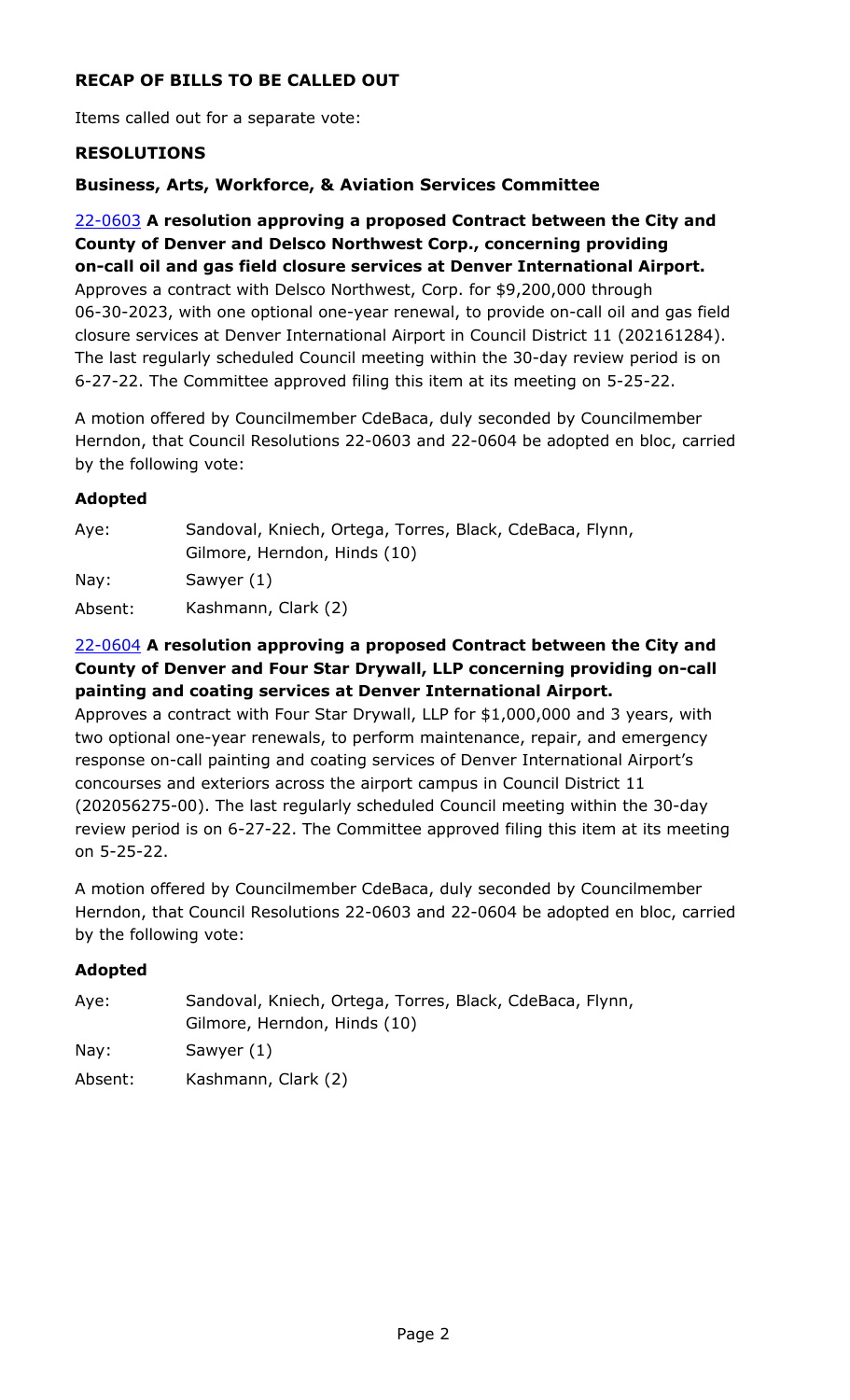### **Finance & Governance Committee**

## 22-0557 **A resolution approving a proposed Sixth Amendment to Emergency Occupancy Agreement between the City and County of Denver and JBK Hotels, LLC to provide temporary housing for individuals experiencing homelessness during the COVID-19 health crisis.**

Amends an occupancy agreement with JBK Hotels, LLC doing business as Aloft, by [adding \\$2,447,200 for a new total of \\$13,267,500 and six \(6\) months for a new end](http://denver.legistar.com/gateway.aspx?m=l&id=/matter.aspx?key=21624)  date of 12-31-22 to provide 140 rooms to people experiencing homelessness during the COVID-19 crisis, in Council District 9 (FINAN-202262777). The last regularly scheduled Council meeting within the 30-day review period is on 6-27-22. The Committee approved filing this item at its meeting on 5-24-22. Councilmember Ortega called this item out at the 6-6-22 meeting for a one-week postponement to 6-13-22.

Pusuant to Council Rule 3.7, Councilmember Ortega called out this item at the 6-6-22 meeting for a one-week postponement to 6-13-22

### **Postponed**

## 22-0558 **A resolution approving a proposed Sixth Amendatory Agreement between the City and County of Denver and JBK Hotels, LLC to provide meal services at a hotel for individuals experiencing homelessness during the COVID-19 health crisis.**

Amends a food service agreement with JBK Hotels, LLC, doing business as Aloft, by adding \$644,000 for a new total of \$3,339,700 and six (6) months for a new end date of 12-31-22 to provide food services to those people experiencing homelessness during the COVID 19 crisis staying at a hotel in Council District 9 [\(FINAN-202262776\). The last regularly scheduled Council meeting within the 30-day](http://denver.legistar.com/gateway.aspx?m=l&id=/matter.aspx?key=21625)  review period is on 6-27-22. The Committee approved filing this item at its meeting on 5-24-22. Councilmember Ortega called this item out at the 6-6-22 meeting for a one-week postponement to 6-13-22.

Pusuant to Council Rule 3.7, Councilmember Ortega called out this item at the 6-6-22 meeting for a one-week postponement to 6-13-22

### **Postponed**

### **BILLS FOR INTRODUCTION**

### **Finance & Governance Committee**

## 22-0589 **A bill for an ordinance approving the 3015 East Colfax Urban Redevelopment Plan, the creation of the 3015 East Colfax Urban Redevelopment Area and the 3015 East Colfax Street Property Tax Increment Area and Sales Tax Increment Area.**

Approves the 3015 East Colfax Urban Redevelopment Plan and authorizes the creation of an Urban Redevelopment Area and sales and property tax increment [areas in Council District 9. The Committee approved filing this item at its meeting on](http://denver.legistar.com/gateway.aspx?m=l&id=/matter.aspx?key=21656)  5-24-22.

A motion offered by Councilmember CdeBaca, duly seconded by Councilmember Hinds, that Council Bills 22-0589 and 22-0590 be ordered published en bloc, carried by the following vote:

### **Ordered published with a future required public hearing**

Aye: Sandoval, Sawyer, Kniech, Ortega, Torres, Black, Flynn, Gilmore, Herndon, Hinds (10)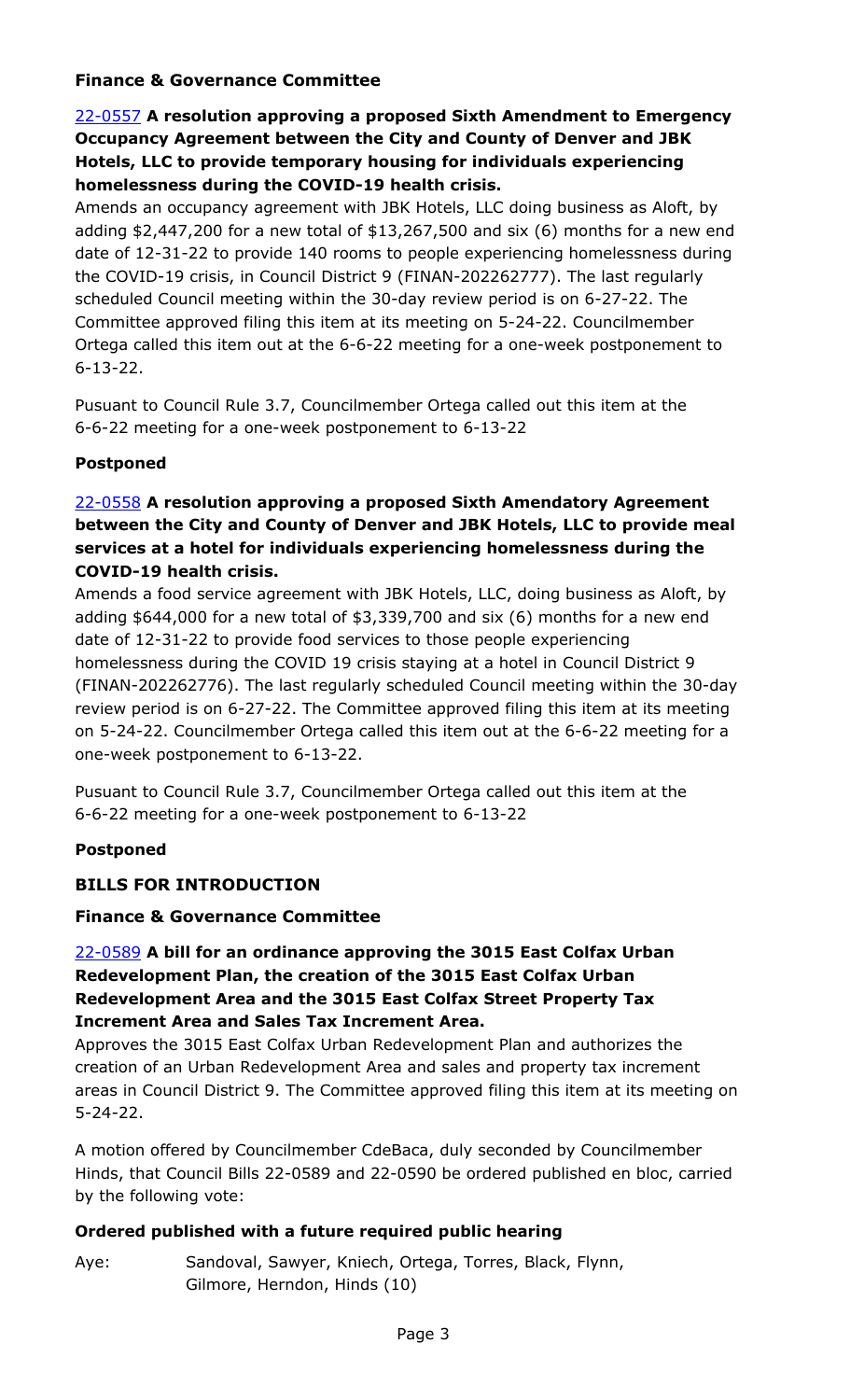Nay: CdeBaca (1)

Absent: Kashmann, Clark (2)

22-0590 **A bill for an ordinance approving a proposed cooperation agreement between the City and County of Denver and Denver Urban Renewal Authority to establish, among other matters, the parameters for tax increment financing with incremental sales and property taxes within the 3015 East Colfax Urban Redevelopment Area.**

[Approves a cooperation agreement with the Denver Urban Renewal Authority for the](http://denver.legistar.com/gateway.aspx?m=l&id=/matter.aspx?key=21657)  3015 East Colfax Urban Redevelopment Area to establish, among other matters, the parameters for tax increment financing with incremental sales and property taxes in Council District 9 (202262989-00). The last regularly scheduled Council meeting within the 30-day review period is on 6-27-22. The Committee approved filing this item at its meeting on 5-24-22.

A motion offered by Councilmember CdeBaca, duly seconded by Councilmember Hinds, that Council Bills 22-0589 and 22-0590 be ordered published en bloc, carried by the following vote:

## **Ordered published**

| Aye:    | Sandoval, Sawyer, Kniech, Ortega, Torres, Black, Flynn, |
|---------|---------------------------------------------------------|
|         | Gilmore, Herndon, Hinds (10)                            |
| Nay:    | CdeBaca (1)                                             |
| Absent: | Kashmann, Clark (2)                                     |

## **PENDING**

## **Land Use, Transportation & Infrastructure Committee**

## 22-0471 **A bill for an ordinance changing the zoning classification for 2070 South Franklin Street in University.**

[Approves a map amendment to rezone property from U-SU-C to U-SU-B1 \(allows for](http://denver.legistar.com/gateway.aspx?m=l&id=/matter.aspx?key=21538)  an accessory dwelling unit), located at 2070 S. Franklin Street in Council District 6. The Committee approved filing this item at its meeting on 5-3-22.

A motion offered by Councilmember CdeBaca, duly seconded by Councilmember Herndon, that Council Bills 22-0471 and 22-0475 be taken out of order en bloc, carried by the following vote:

### **Took out of order**

| Aye: | Sandoval, Sawyer, Kniech, Ortega, Torres, Black, CdeBaca, |
|------|-----------------------------------------------------------|
|      | Flynn, Gilmore, Herndon, Hinds (11)                       |
| Nay: | $(None)$ $(0)$                                            |

Absent: Kashmann, Clark (2)

A motion offered by Councilmember CdeBaca, duly seconded by Councilmember Hinds, that Council Bills 22-0471 and 22-0475 be placed upon final consideration and do pass en bloc, was followed by a motion offered by Councilmember Herndon, duly seconded by Councilmember Hinds, that final consideration of Council Bills 22-0471 and 22-0475, with their public hearings, be postponed to 6-20-22. The motion to postpone carried by the following vote:

### **Postponed**

| Aye: | Sandoval, Sawyer, Kniech, Ortega, Torres, Black, CdeBaca, |
|------|-----------------------------------------------------------|
|      | Flynn, Gilmore, Herndon, Hinds (11)                       |
| Nay: | $(None)$ $(0)$                                            |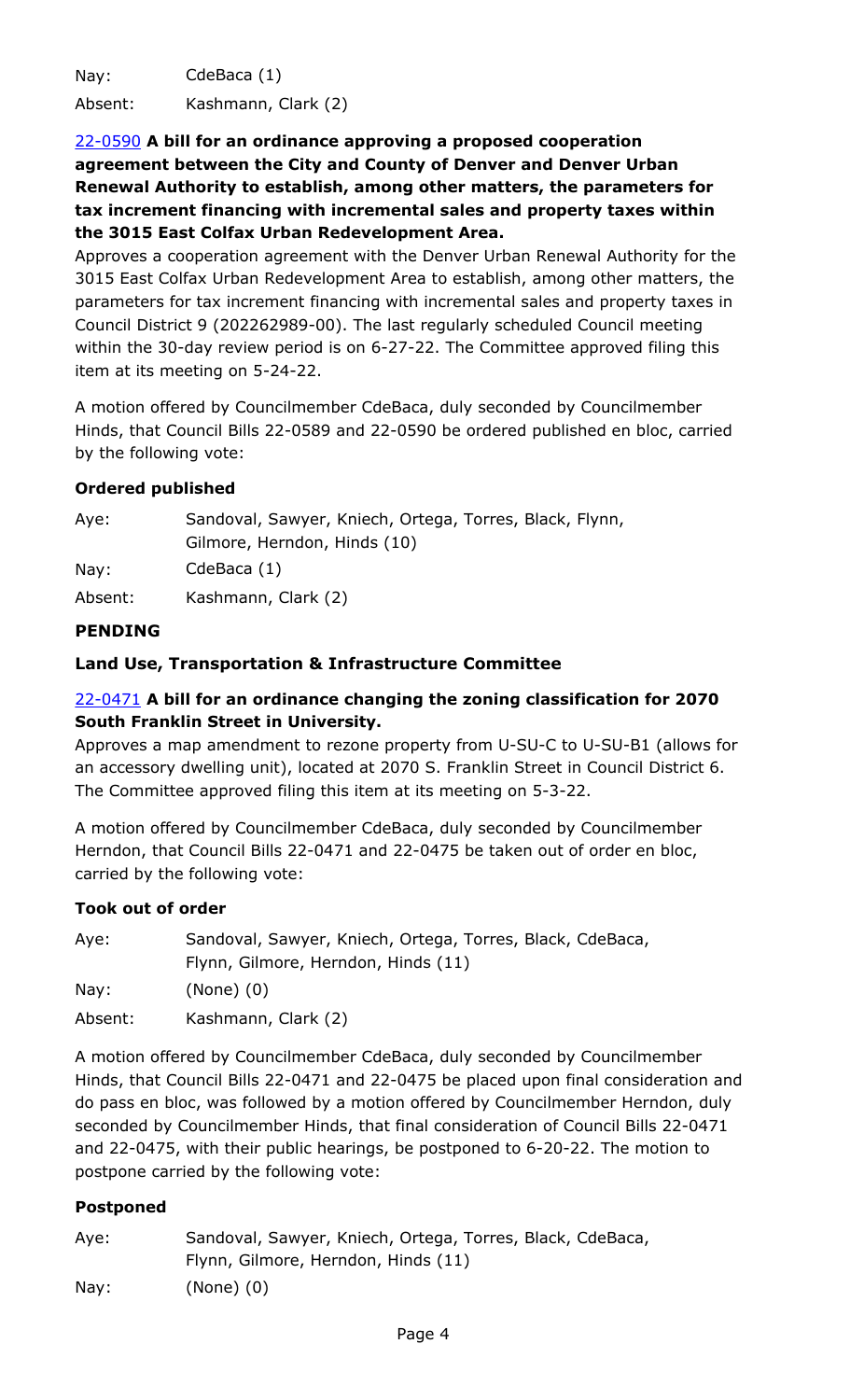Absent: Kashmann, Clark (2)

## 22-0475 **A bill for an ordinance changing the zoning classification for 850 South Tejon Street in Athmar Park.**

Approves a map amendment to rezone property from E-SU-Dx to E-SU-D1x (allows [for an accessory dwelling unit\), located at 850 S. Tejon St. in Council District 7. The](http://denver.legistar.com/gateway.aspx?m=l&id=/matter.aspx?key=21542)  Committee approved filing this item at its meeting on 5-3-22.

A motion offered by Councilmember CdeBaca, duly seconded by Councilmember Herndon, that Council Bills 22-0471 and 22-0475 be taken out of order en bloc, carried by the following vote:

## **Took out of order**

| Aye:    | Sandoval, Sawyer, Kniech, Ortega, Torres, Black, CdeBaca,<br>Flynn, Gilmore, Herndon, Hinds (11) |
|---------|--------------------------------------------------------------------------------------------------|
| Nay:    | $(None)$ $(0)$                                                                                   |
| Absent: | Kashmann, Clark (2)                                                                              |

A motion offered by Councilmember CdeBaca, duly seconded by Councilmember Hinds, that Council Bills 22-0471 and 22-0475 be placed upon final consideration and do pass en bloc, was followed by a motion offered by Councilmember Herndon, duly seconded by Councilmember Hinds, that final consideration of Council Bills 22-0471 and 22-0475, with their public hearings, be postponed to 6-20-22. The motion to postpone carried by the following vote:

## **Postponed**

| Aye:    | Sandoval, Sawyer, Kniech, Ortega, Torres, Black, CdeBaca,<br>Flynn, Gilmore, Herndon, Hinds (11) |
|---------|--------------------------------------------------------------------------------------------------|
| Nay:    | $(None)$ $(0)$                                                                                   |
| Absent: | Kashmann, Clark (2)                                                                              |

## **BLOCK VOTE**

A motion offered by Councilmember CdeBaca, duly seconded by Councilmember Flynn, to approve the following items en bloc, carried by the following vote:

### **Approved the consent agenda**

| Aye: | Sandoval, Sawyer, Kniech, Ortega, Torres, Black, CdeBaca, |
|------|-----------------------------------------------------------|
|      | Flynn, Gilmore, Herndon, Hinds (11)                       |

Nay: (None) (0)

Absent: Kashmann, Clark (2)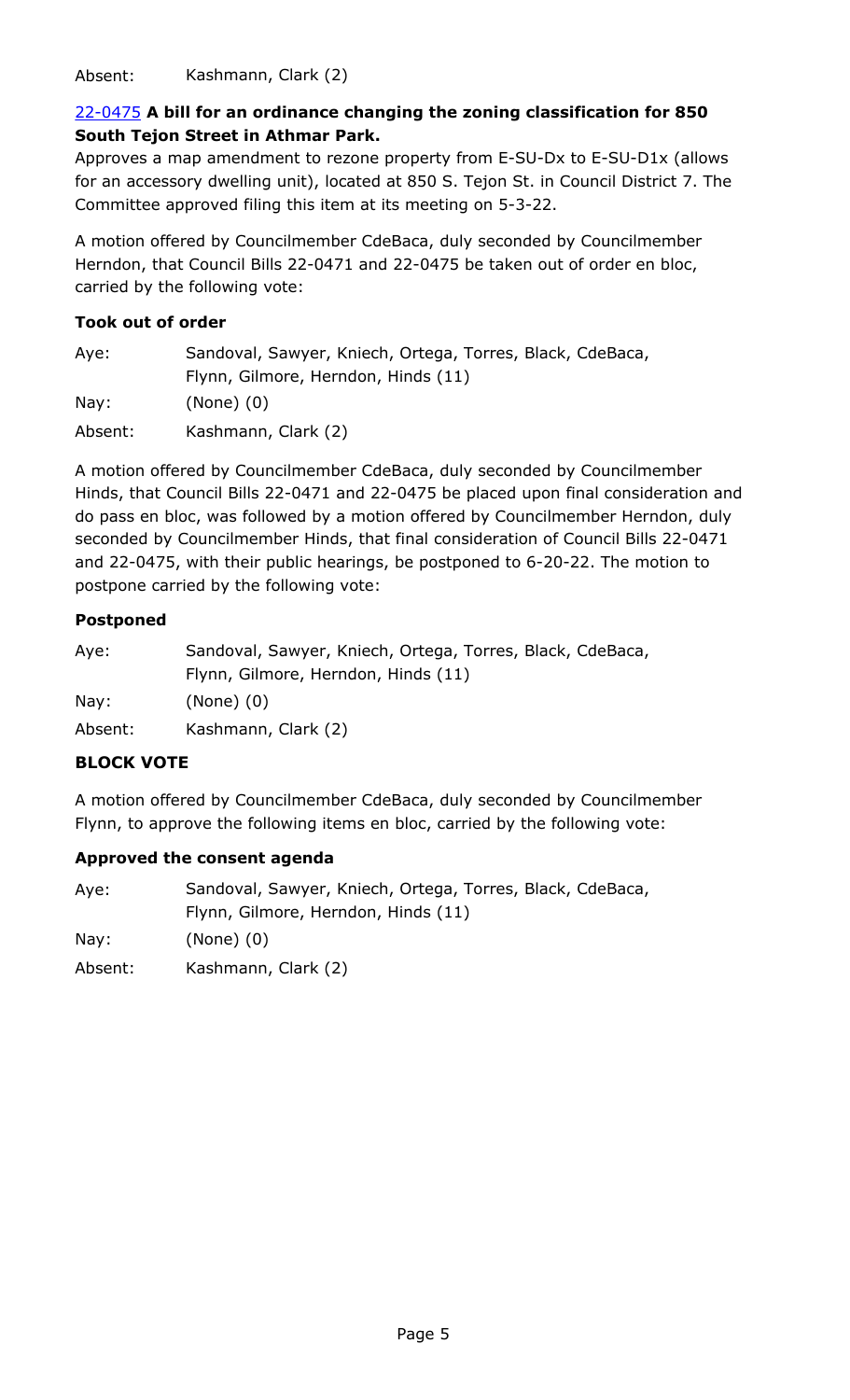### **RESOLUTIONS**

## **Business, Arts, Workforce, & Aviation Services Committee**

22-0546 **A resolution approving a proposed Purchase Order between the City and County of Denver and Wagner Equipment Company concerning the purchase of four Caterpillar Loader Models to support operations at Denver International Airport.**

[Approves a purchase order with Wagner Equipment Company for \\$2,019,066 for the](http://denver.legistar.com/gateway.aspx?m=l&id=/matter.aspx?key=21613)  purchase of one (1) 2022 Caterpillar Model: 966-BR High lift next generation wheel loader with V-Plow and three (3) 2022 Caterpillar Model: 966-BR next generation wheel loaders to support operations at Denver International Airport in Council District 11 (PO-00114994). The last regularly scheduled Council meeting within the 30-day review period is on 6-20-22. The Committee approved filing this item at its meeting on 5-18-22.

A motion offered by Councilmember CdeBaca, duly seconded by Councilmember Flynn, that Council Resolution 22-0546 be adopted en bloc, carried by the following vote:

### **Adopted**

| Aye:    | Sandoval, Sawyer, Kniech, Ortega, Torres, Black, CdeBaca,<br>Flynn, Gilmore, Herndon, Hinds (11) |
|---------|--------------------------------------------------------------------------------------------------|
| Nay:    | $(None)$ $(0)$                                                                                   |
| Absent: | Kashmann, Clark (2)                                                                              |

### 22-0547 **A resolution approving a proposed Purchase Order between the City and County of Denver and O.J. Watson Company, Inc. concerning the purchase of two Aebi Schmidt Standard Schmidt Compact Sweepers to support operations at Denver International Airport.**

Approves a contract with O.J. Watson Company, Inc. doing business as O.J. Watson [Equipment, for \\$630,000 for the purchase of two \(2\) Aebi Schmidt Standard Schmidt](http://denver.legistar.com/gateway.aspx?m=l&id=/matter.aspx?key=21614)  Electric Model eSwingo 200+ Compact Sweepers to support operations at Denver International Airport in Council District 11 (PO-00115080). The last regularly scheduled Council meeting within the 30-day review period is on 6-20-22. The Committee approved filing this item at its meeting on 5-18-22.

A motion offered by Councilmember CdeBaca, duly seconded by Councilmember Flynn, that Council Resolution 22-0547 be adopted en bloc, carried by the following vote:

| Aye:    | Sandoval, Sawyer, Kniech, Ortega, Torres, Black, CdeBaca, |
|---------|-----------------------------------------------------------|
|         | Flynn, Gilmore, Herndon, Hinds (11)                       |
| Nay:    | $(None)$ $(0)$                                            |
| Absent: | Kashmann, Clark (2)                                       |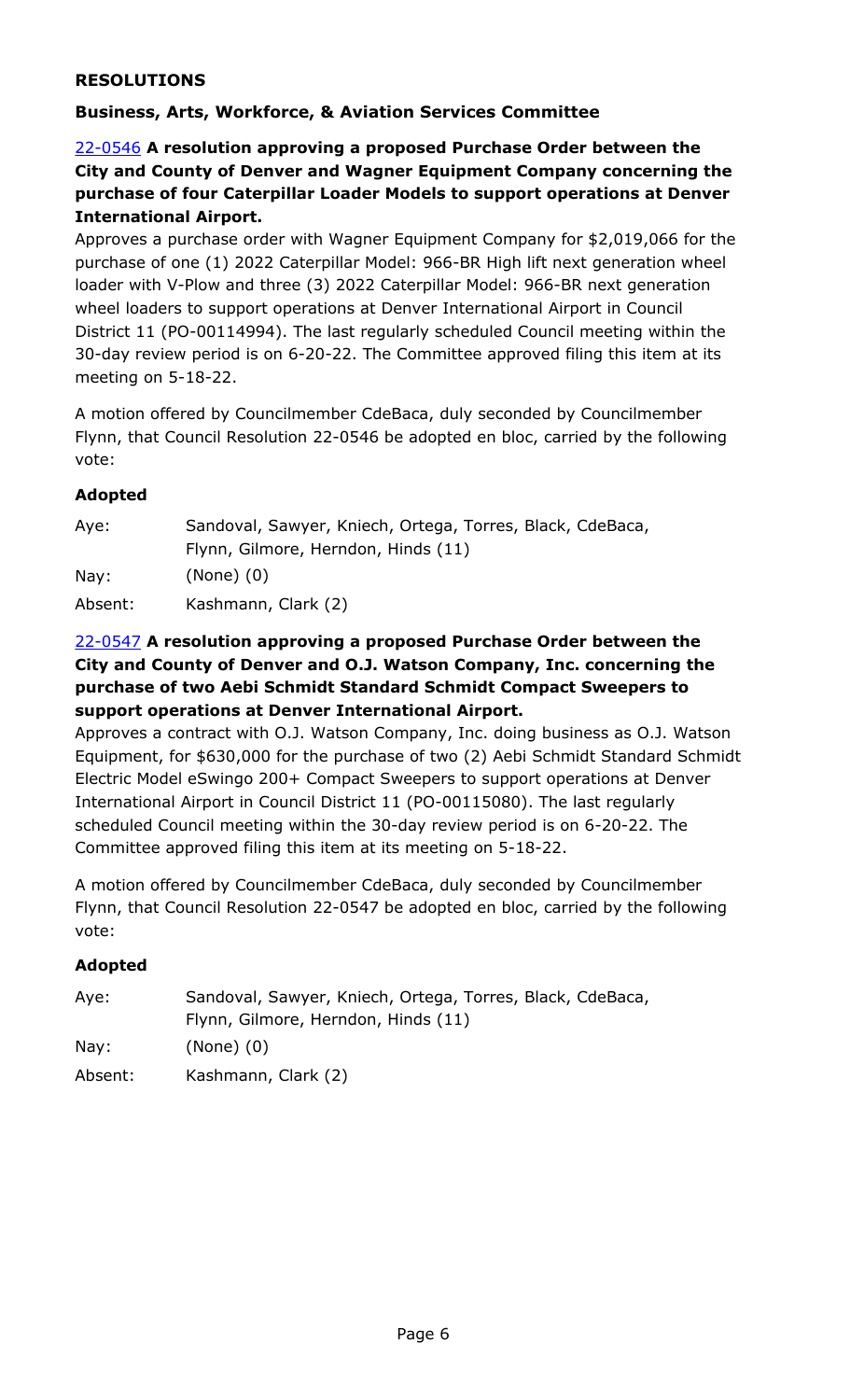## 22-0559 **A resolution approving a proposed First Amendment between the City and County of Denver and Air Canada concerning leasing office space [on Concourse A to support Air Canada's operations at Denver International](http://denver.legistar.com/gateway.aspx?m=l&id=/matter.aspx?key=21626)  Airport.**

Amends a use and lease agreement with Air Canada for rates and charges to lease 120 square feet of office space on the apron level of Concourse A to support Air Canada's operations at Denver International Airport in Council District 11. No change to agreement duration (202262056). The last regularly scheduled Council meeting within the 30-day review period is on 6-20-22. The Committee approved filing this item at its meeting on 5-18-22.

A motion offered by Councilmember CdeBaca, duly seconded by Councilmember Flynn, that Council Resolution 22-0559 be adopted en bloc, carried by the following vote:

### **Adopted**

| Aye:    | Sandoval, Sawyer, Kniech, Ortega, Torres, Black, CdeBaca, |
|---------|-----------------------------------------------------------|
|         | Flynn, Gilmore, Herndon, Hinds (11)                       |
| Nay:    | $(None)$ $(0)$                                            |
| Absent: | Kashmann, Clark (2)                                       |

### 22-0560 **A resolution approving a proposed Contract between the City and [County of Denver and World Wide Technologies concerning providing Cisco](http://denver.legistar.com/gateway.aspx?m=l&id=/matter.aspx?key=21627)  professional services to support network connectivity infrastructure at Denver International Airport.**

Approves a contract with World Wide Technologies for \$5,000,000 and three (3) years, with two (2) one-year options for renewal, to provide Cisco professional services to support network connectivity infrastructure at Denver International Airport in Council District 11 (202160414). The last regularly scheduled Council meeting within the 30-day review period is on 6-20-22. The Committee approved filing this item at its meeting on 5-18-22.

A motion offered by Councilmember CdeBaca, duly seconded by Councilmember Flynn, that Council Resolution 22-0560 be adopted en bloc, carried by the following vote:

| Aye:    | Sandoval, Sawyer, Kniech, Ortega, Torres, Black, CdeBaca, |
|---------|-----------------------------------------------------------|
|         | Flynn, Gilmore, Herndon, Hinds (11)                       |
| Nay:    | $(None)$ $(0)$                                            |
| Absent: | Kashmann, Clark (2)                                       |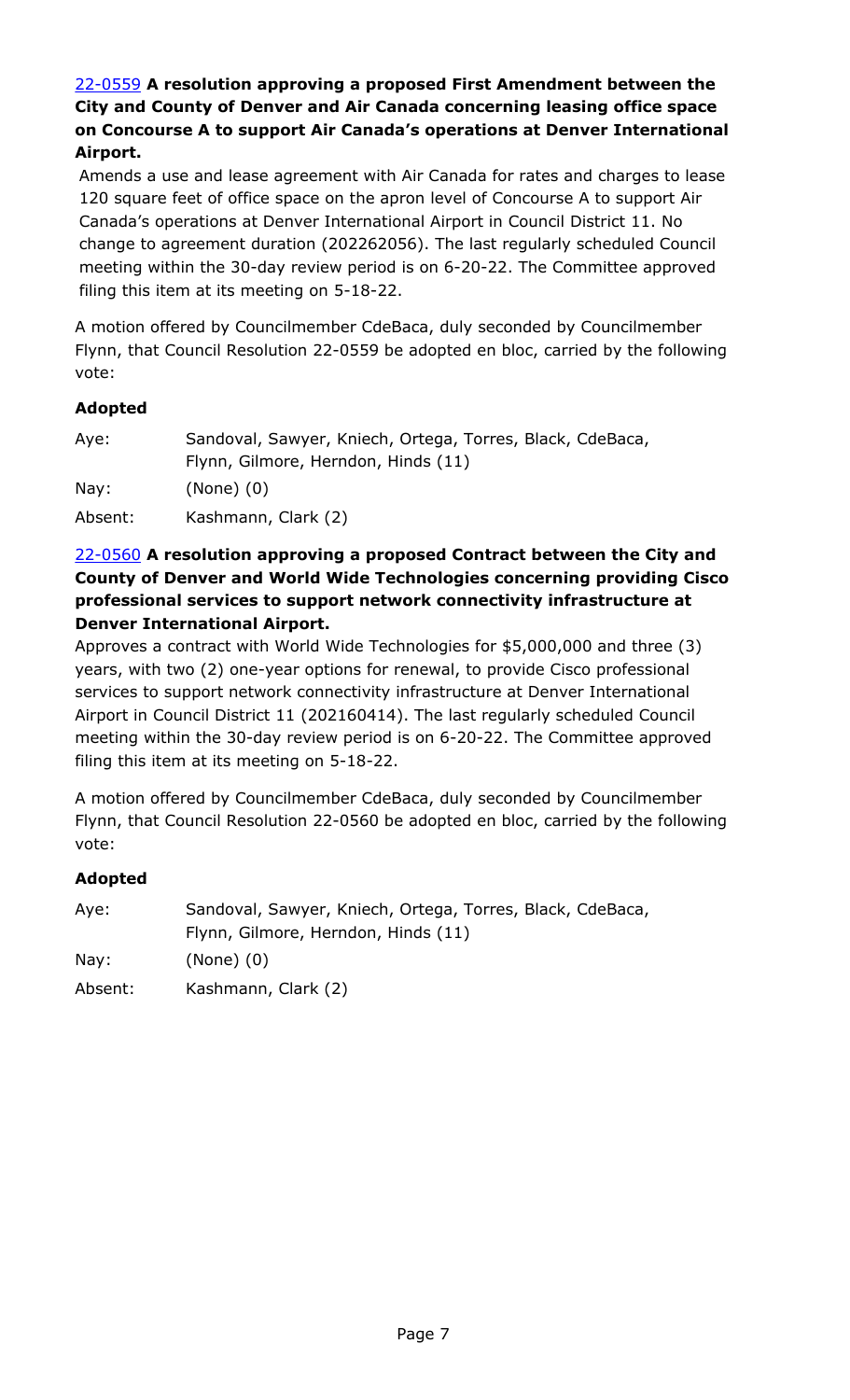## 22-0561 **A resolution approving a proposed Agreement between the City and County of Denver and Green Industrial Development Group, LLC concerning occupancy and use of office space at the JA Green Logistics Center at Denver International Airport.**

Approves a lease agreement with Green Industrial Development Group, LLC for \$5,182,143.72 and for 10 years for the occupancy and use of 17,680 square feet of office space at the JA Green Logistics Center to replace no longer functioning mobile trailer unit office space at Denver International Airport in Council District 11 [\(PLANE-202262958\). The last regularly scheduled Council meeting within the 30-day](http://denver.legistar.com/gateway.aspx?m=l&id=/matter.aspx?key=21628)  review period is on 6-20-22. The Committee approved filing this item at its meeting on 5-18-22.

A motion offered by Councilmember CdeBaca, duly seconded by Councilmember Flynn, that Council Resolution 22-0561 be adopted en bloc, carried by the following vote:

## **Adopted**

| Aye:    | Sandoval, Sawyer, Kniech, Ortega, Torres, Black, CdeBaca,<br>Flynn, Gilmore, Herndon, Hinds (11) |
|---------|--------------------------------------------------------------------------------------------------|
| Nay:    | $(None)$ $(0)$                                                                                   |
| Absent: | Kashmann, Clark (2)                                                                              |

### 22-0562 **A resolution approving a proposed Contract between the City and County of Denver and Advanced Network Management concerning providing Cisco professional services to support network connectivity infrastructure at Denver International Airport.**

[Approves a contract with Advanced Network Management for \\$5,000,000 and three](http://denver.legistar.com/gateway.aspx?m=l&id=/matter.aspx?key=21629)  (3) years, with two (2) one-year options for renewal, to provide Cisco professional services to support network connectivity infrastructure at Denver International Airport in Council District 11 (202160585-00). The last regularly scheduled Council meeting within the 30-day review period is on 6-20-22. The Committee approved filing this item at its meeting on 5-18-22.

A motion offered by Councilmember CdeBaca, duly seconded by Councilmember Flynn, that Council Resolution 22-0562 be adopted en bloc, carried by the following vote:

| Aye:    | Sandoval, Sawyer, Kniech, Ortega, Torres, Black, CdeBaca, |
|---------|-----------------------------------------------------------|
|         | Flynn, Gilmore, Herndon, Hinds (11)                       |
| Nay:    | $(None)$ $(0)$                                            |
| Absent: | Kashmann, Clark (2)                                       |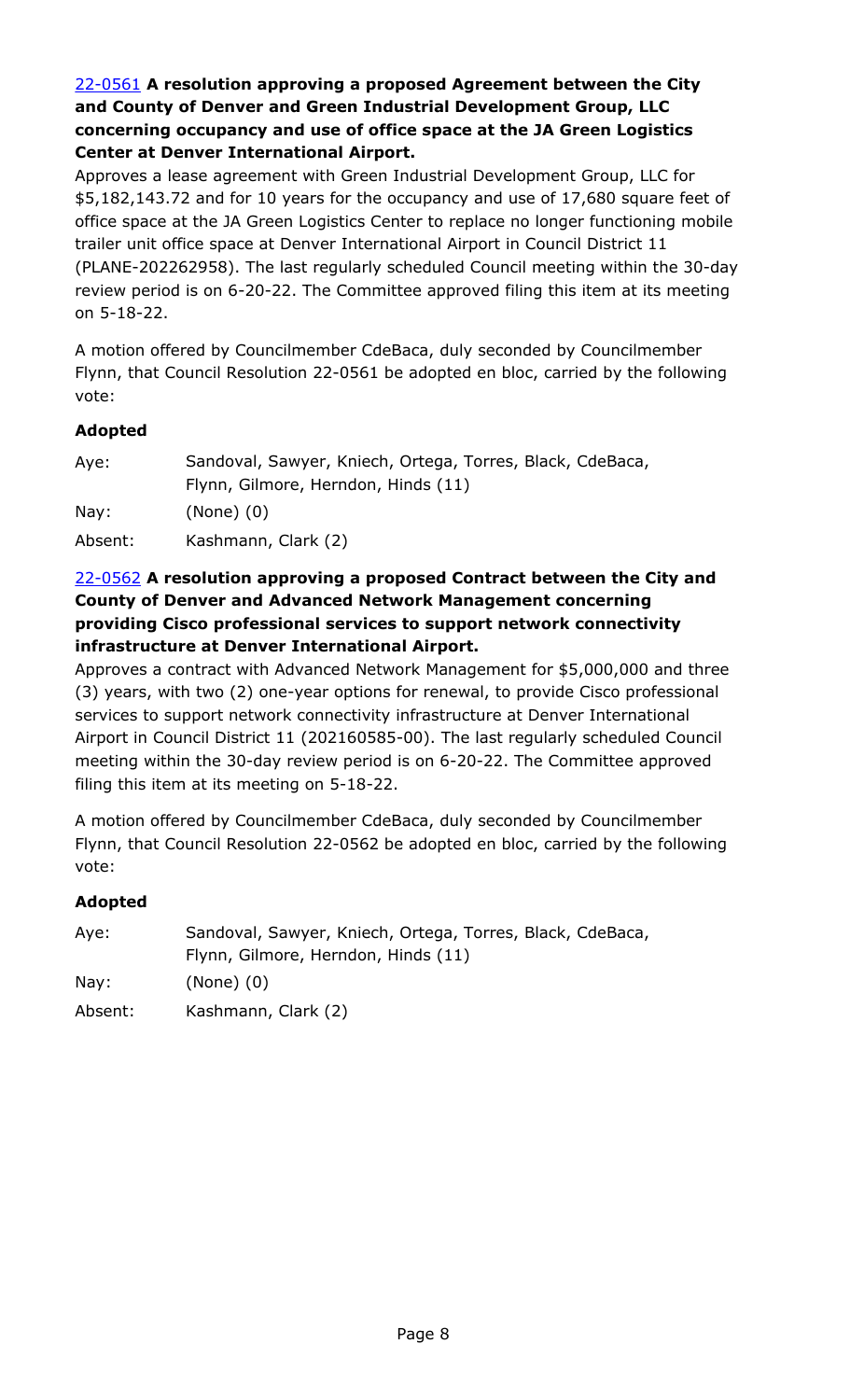22-0563 **A resolution approving a proposed First Amendment between the City and County of Denver and Secure Health Partners, LLC concerning changing the testing office's assigned floor space and access on Concourse A Mezzanine at Denver International Airport.**

Amends a lease agreement with Secure Health Partners, LLC for rates and charges [to change the testing office's assigned floor space and access at Denver International](http://denver.legistar.com/gateway.aspx?m=l&id=/matter.aspx?key=21630)  Airport's Concourse A Mezzanine in Council District 11. No change to agreement duration (202262658). The last regularly scheduled Council meeting within the 30-day review period is on 6-20-22. The Committee approved filing this item at its meeting on 5-18-22.

A motion offered by Councilmember CdeBaca, duly seconded by Councilmember Flynn, that Council Resolution 22-0563 be adopted en bloc, carried by the following vote:

### **Adopted**

| Aye:            | Sandoval, Sawyer, Kniech, Ortega, Torres, Black, CdeBaca, |
|-----------------|-----------------------------------------------------------|
|                 | Flynn, Gilmore, Herndon, Hinds (11)                       |
| $\textsf{Nay}:$ | $(None)$ $(0)$                                            |
| Absent:         | Kashmann, Clark (2)                                       |

### 22-0581 **A resolution approving a proposed Purchase Order between the City and County of Denver and Faris Machinery Company concerning the purchase of three (3) Elgin Pelican NP Street Sweepers for use at Denver International Airport.**

[Approves a purchase order with Faris Machinery Company for \\$837,244.95 for three](http://denver.legistar.com/gateway.aspx?m=l&id=/matter.aspx?key=21648)  (3) Elgin Pelican NP Street Sweepers for use at Denver International Airport in Council District 11 (PO-00115406). The last regularly scheduled Council meeting within the 30-day review period is on 6-27-22. The Committee approved filing this item at its meeting on 5-25-22.

A motion offered by Councilmember CdeBaca, duly seconded by Councilmember Flynn, that Council Resolution 22-0581 be adopted en bloc, carried by the following vote:

| Aye:    | Sandoval, Sawyer, Kniech, Ortega, Torres, Black, CdeBaca, |
|---------|-----------------------------------------------------------|
|         | Flynn, Gilmore, Herndon, Hinds (11)                       |
| Nay:    | $(None)$ $(0)$                                            |
| Absent: | Kashmann, Clark (2)                                       |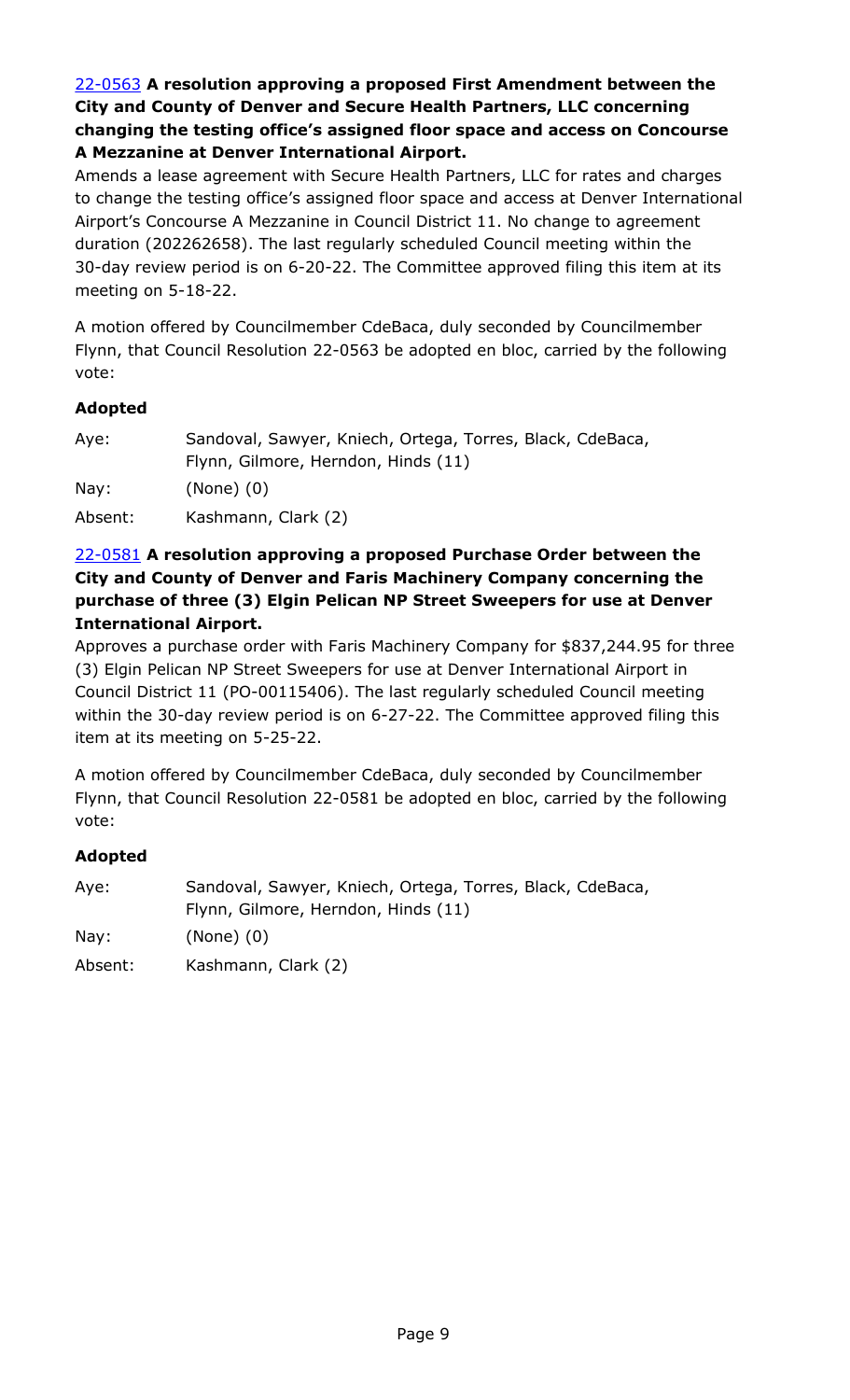## 22-0587 **A resolution approving and providing for the execution of a proposed Grant Agreement between the City and County of Denver and [Colorado Department of Transportation \(CDOT\) for the Central 70 Artwork](http://denver.legistar.com/gateway.aspx?m=l&id=/matter.aspx?key=21654)  Program.**

Approves a grant agreement with the Colorado Department of Transportation (CDOT) for \$620,000 for CDOT to fund procurement and installation of public art at Central I-70 overlay park in Council District 9 (THTRS-202160333). The last regularly scheduled Council meeting within the 30-day review period is on 6-27-22. The Committee approved filing this item at its meeting on 5-25-22.

A motion offered by Councilmember CdeBaca, duly seconded by Councilmember Flynn, that Council Resolution 22-0587 be adopted en bloc, carried by the following vote:

### **Adopted**

| Aye:    | Sandoval, Sawyer, Kniech, Ortega, Torres, Black, CdeBaca, |
|---------|-----------------------------------------------------------|
|         | Flynn, Gilmore, Herndon, Hinds (11)                       |
| Nay:    | $(None)$ $(0)$                                            |
| Absent: | Kashmann, Clark (2)                                       |

### 22-0588 **A resolution approving a proposed Agreement between the City and County of Denver and Paula Castillo to create, fabricate and install three sculptures on the Denver Art Museum and Denver Central Library Campus as part of the City's public art program.**

Approves a contract with artist Paula Castillo for \$725,292.09 and through 12-31-2026 to create, fabricate and install three sculptures on the Denver Art [Museum and Denver Central Library Campus in Council District 10 as part of the](http://denver.legistar.com/gateway.aspx?m=l&id=/matter.aspx?key=21655)  City's public art program (THTRS-202262006-00). The last regularly scheduled Council meeting within the 30-day review period is on 6-27-22. The Committee approved filing this item at its meeting on 5-25-22.

A motion offered by Councilmember CdeBaca, duly seconded by Councilmember Flynn, that Council Resolution 22-0588 be adopted en bloc, carried by the following vote:

| Aye:    | Sandoval, Sawyer, Kniech, Ortega, Torres, Black, CdeBaca, |
|---------|-----------------------------------------------------------|
|         | Flynn, Gilmore, Herndon, Hinds (11)                       |
| Nay:    | $(None)$ $(0)$                                            |
| Absent: | Kashmann, Clark (2)                                       |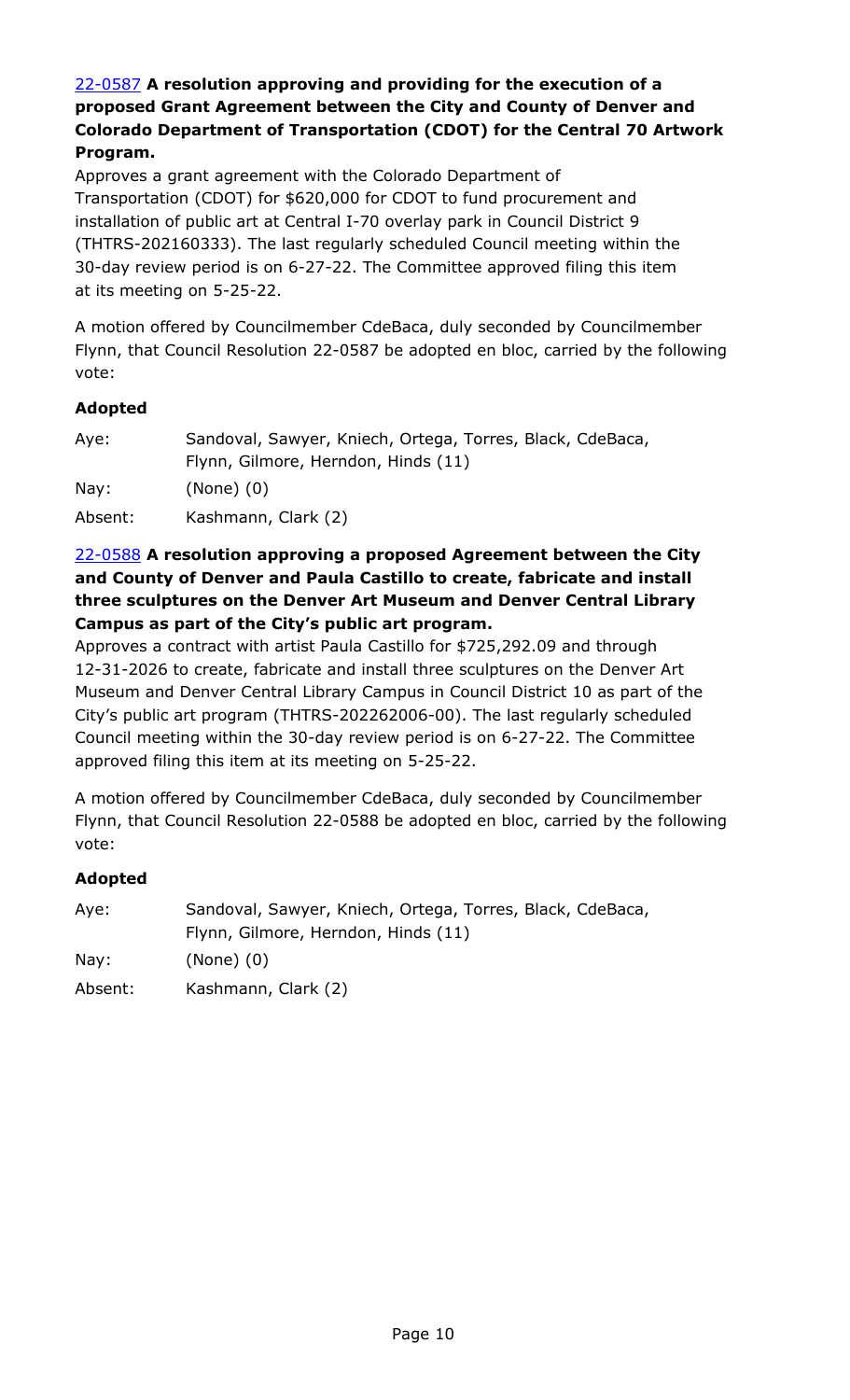## 22-0602 **A resolution approving a proposed Contract between the City and County of Denver and American Automation, Inc. concerning providing security checkpoint queue management services at Denver International Airport.**

Approves a contract with American Automation, Inc. for \$7,152,240 and 2 years, with two optional one-year renewals, to provide security checkpoint queue management services at Denver International Airport in Council District 11 [\(202159129\). The last regularly scheduled Council meeting within the 30-day review](http://denver.legistar.com/gateway.aspx?m=l&id=/matter.aspx?key=21669)  period is on 6-27-22. The Committee approved filing this item at its meeting on 5-25-22.

A motion offered by Councilmember CdeBaca, duly seconded by Councilmember Flynn, that Council Resolution 22-0602 be adopted en bloc, carried by the following vote:

## **Adopted**

| Aye:    | Sandoval, Sawyer, Kniech, Ortega, Torres, Black, CdeBaca, |
|---------|-----------------------------------------------------------|
|         | Flynn, Gilmore, Herndon, Hinds (11)                       |
| Nay:    | $(None)$ $(0)$                                            |
| Absent: | Kashmann, Clark (2)                                       |

## **Finance & Governance Committee**

22-0528 **A resolution approving a proposed Contract between the City and County of Denver and Accela, Inc. for software licensing with improved functionality and corresponding ongoing support of the hosted Accela Civic platform, which supports business operations of over a dozen city agencies.**

[Approves a contract with Accela, Inc. for \\$7,470,375 and five \(5\) years for software](http://denver.legistar.com/gateway.aspx?m=l&id=/matter.aspx?key=21595)  licensing with improved functionality and corresponding ongoing support of the hosted Accela Civic platform, which supports business operations of over a dozen city agencies, citywide (TECHS-202262473). The last regularly scheduled Council meeting within the 30-day review period is on 6-20-22. The Committee approved filing this item at its meeting on 5-17-22.

A motion offered by Councilmember CdeBaca, duly seconded by Councilmember Flynn, that Council Resolution 22-0528 be adopted en bloc, carried by the following vote:

| Ave:    | Sandoval, Sawyer, Kniech, Ortega, Torres, Black, CdeBaca, |
|---------|-----------------------------------------------------------|
|         | Flynn, Gilmore, Herndon, Hinds (11)                       |
| Nay:    | $(None)$ $(0)$                                            |
| Absent: | Kashmann, Clark (2)                                       |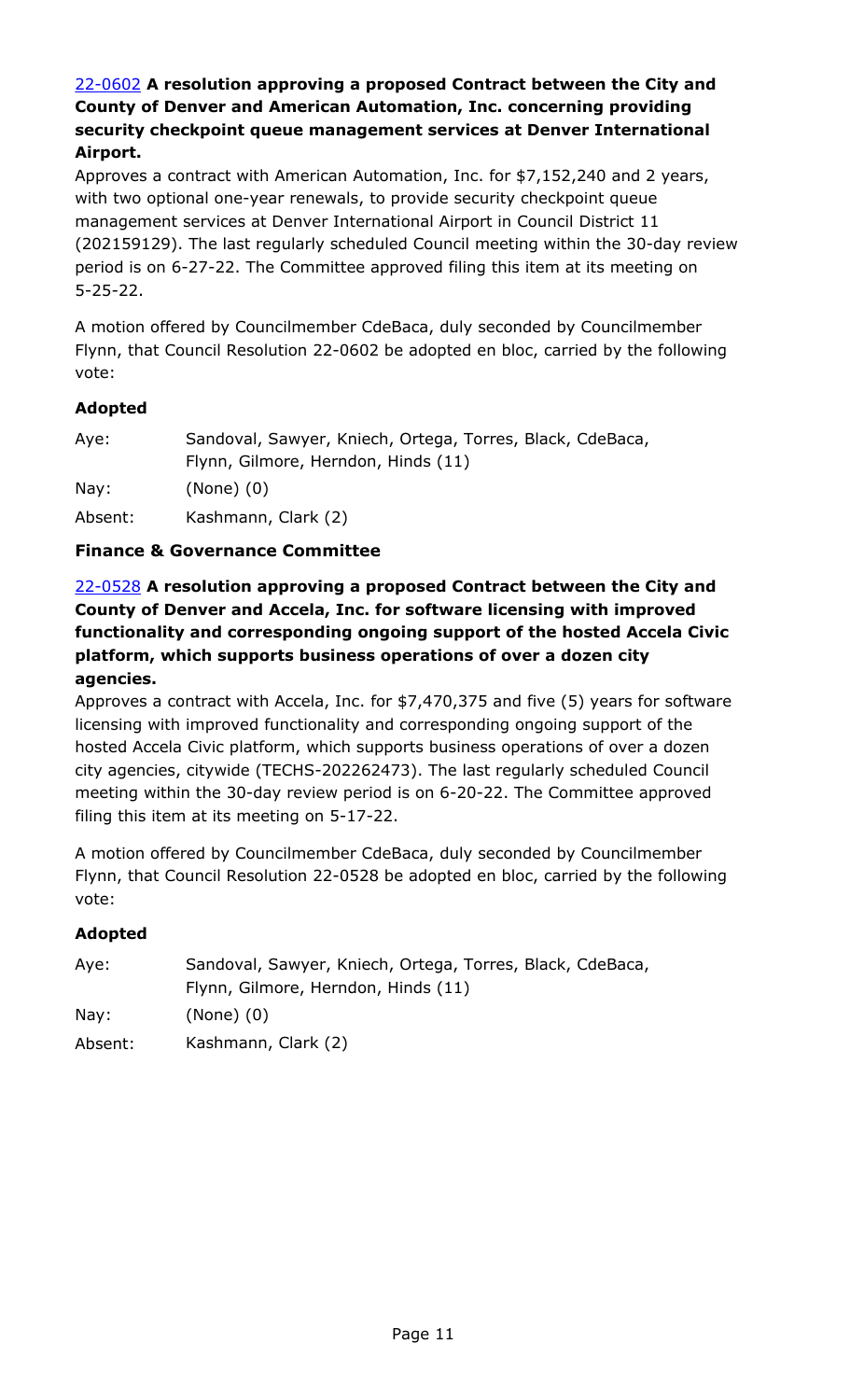#### 22-0567 **A resolution approving the Mayor's reappointment and appointment to the Denver Urban Renewal Authority Board of Commissioners.**

Approves the Mayoral reappointment of Terri Jackson and Mayoral appointment of Ryan Cobbins to the Denver Urban Renewal Authority Board of Commissioners for terms effective immediately and expiring 4-3-2027, or until a successor is duly [appointed. The Committee approved filing this resolution by consent on 5-17-2022.](http://denver.legistar.com/gateway.aspx?m=l&id=/matter.aspx?key=21634)  The last regularly scheduled Council meeting within the 30-day review period is on 6-20-22. The Committee approved filing this item at its meeting on 5-17-22.

A motion offered by Councilmember CdeBaca, duly seconded by Councilmember Flynn, that Council Resolution 22-0567 be adopted en bloc, carried by the following vote:

#### **Adopted**

| Aye:    | Sandoval, Sawyer, Kniech, Ortega, Torres, Black, CdeBaca, |
|---------|-----------------------------------------------------------|
|         | Flynn, Gilmore, Herndon, Hinds (11)                       |
| Nay:    | $(None)$ $(0)$                                            |
| Absent: | Kashmann, Clark (2)                                       |

22-0610 **A resolution approving the City Council reappointment of Joy Athanasiou to the Denver Immigrant Legal Services Fund Advisory Board.** Approving the City Council reappointment of Joy Athanasiou to the Denver

[Immigrant Legal Services Fund Advisory Board. The Committee approved filing this](http://denver.legistar.com/gateway.aspx?m=l&id=/matter.aspx?key=21677)  item at its meeting on 5-24-22.

A motion offered by Councilmember CdeBaca, duly seconded by Councilmember Flynn, that Council Resolution 22-0610 be adopted en bloc, carried by the following vote:

### **Adopted**

| Aye:    | Sandoval, Sawyer, Kniech, Ortega, Torres, Black, CdeBaca, |
|---------|-----------------------------------------------------------|
|         | Flynn, Gilmore, Herndon, Hinds (11)                       |
| Nay:    | $(None)$ $(0)$                                            |
| Absent: | Kashmann, Clark (2)                                       |

### 22-0611 **A resolution approving a proposed Agreement between the City and County of Denver and Lumin8 Transportation Technologies, LLC to perform emergency restoration and on-call repair and maintenance service to maintain fiber optic cable and conduit infrastructure.**

[Approves a contract with Lumin8 Transportation Technologies, LLC for \\$1 million and](http://denver.legistar.com/gateway.aspx?m=l&id=/matter.aspx?key=21678)  through 06-30-23 to perform emergency restoration and on-call repair and maintenance service to maintain fiber optic cable and conduit infrastructure, citywide (GENRL-202262141-00). The last regularly scheduled Council meeting within the 30-day review period is on 6-27-22. The Committee approved filing this item at its meeting on 5-24-22.

A motion offered by Councilmember CdeBaca, duly seconded by Councilmember Flynn, that Council Resolution 22-0611 be adopted en bloc, carried by the following vote:

| Aye: | Sandoval, Sawyer, Kniech, Ortega, Torres, Black, CdeBaca, |
|------|-----------------------------------------------------------|
|      | Flynn, Gilmore, Herndon, Hinds (11)                       |
| Nay: | $(None)$ $(0)$                                            |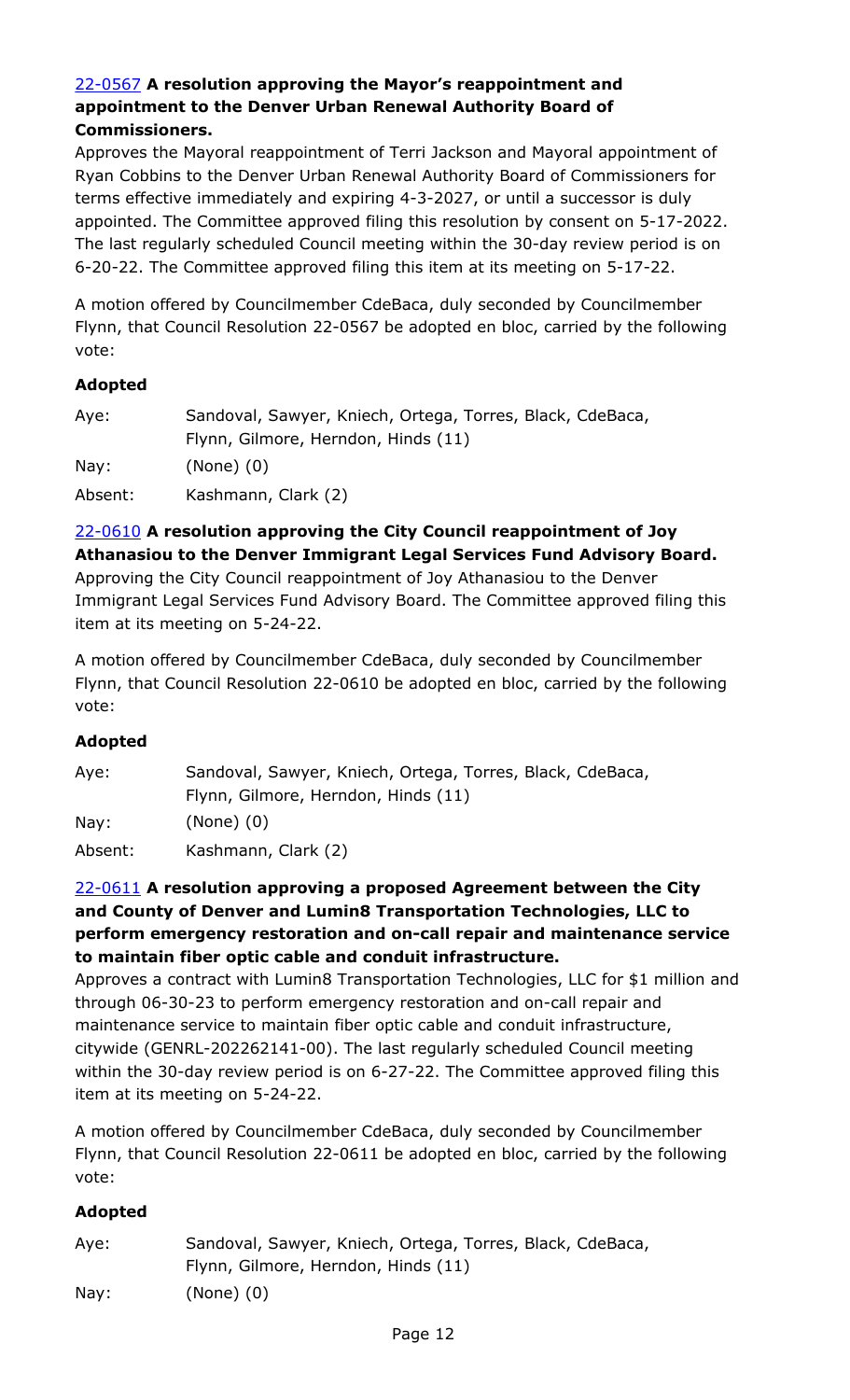Absent: Kashmann, Clark (2)

22-0612 **A resolution approving a proposed Agreement between the City and County of Denver and Network Infrastructure Construction Company, [LLC to perform emergency restoration and on-call repair and maintenance](http://denver.legistar.com/gateway.aspx?m=l&id=/matter.aspx?key=21679)  service to maintain fiber optic cable and conduit infrastructure.**

Approves a contract with Network Infrastructure Construction Company for \$1 million and through 06-30-23 to perform emergency restoration and on-call repair and maintenance service to maintain fiber optic cable and conduit infrastructure, citywide (GENRL-202262099-00). The last regularly scheduled Council meeting within the 30-day review period is on 6-27-22. The Committee approved filing this item at its meeting on 5-24-22.

A motion offered by Councilmember CdeBaca, duly seconded by Councilmember Flynn, that Council Resolution 22-0612 be adopted en bloc, carried by the following vote:

### **Adopted**

| Aye:    | Sandoval, Sawyer, Kniech, Ortega, Torres, Black, CdeBaca, |
|---------|-----------------------------------------------------------|
|         | Flynn, Gilmore, Herndon, Hinds (11)                       |
| Nay:    | $(None)$ $(0)$                                            |
| Absent: | Kashmann, Clark (2)                                       |

## 22-0614 **A resolution approving the City Council reappointment of Allen Cowgill to the Department of Transportation and Infrastructure Advisory Board.**

Approving the City Council reappointment of Allen Cowgill to the Department of [Transportation and Infrastructure Advisory Board. The Committee approved filing](http://denver.legistar.com/gateway.aspx?m=l&id=/matter.aspx?key=21681)  this item at its meeting on 5-24-22.

A motion offered by Councilmember CdeBaca, duly seconded by Councilmember Flynn, that Council Resolution 22-0614 be adopted en bloc, carried by the following vote:

#### **Adopted**

| Aye:    | Sandoval, Sawyer, Kniech, Ortega, Torres, Black, CdeBaca, |
|---------|-----------------------------------------------------------|
|         | Flynn, Gilmore, Herndon, Hinds (11)                       |
| Nay:    | $(None)$ $(0)$                                            |
| Absent: | Kashmann, Clark (2)                                       |

22-0615 **A resolution approving the City Council reappointment of Joe Levi to the Department of Transportation and Infrastructure Advisory Board.** Approving the City Council reappointment of Joe Levi to the Department of [Transportation and Infrastructure Advisory Board. The Committee approved filing](http://denver.legistar.com/gateway.aspx?m=l&id=/matter.aspx?key=21682)  this item at its meeting on 5-24-22.

A motion offered by Councilmember CdeBaca, duly seconded by Councilmember Flynn, that Council Resolution 22-0615 be adopted en bloc, carried by the following vote:

| Aye:    | Sandoval, Sawyer, Kniech, Ortega, Torres, Black, CdeBaca, |
|---------|-----------------------------------------------------------|
|         | Flynn, Gilmore, Herndon, Hinds (11)                       |
| Nay:    | $(None)$ $(0)$                                            |
| Absent: | Kashmann, Clark (2)                                       |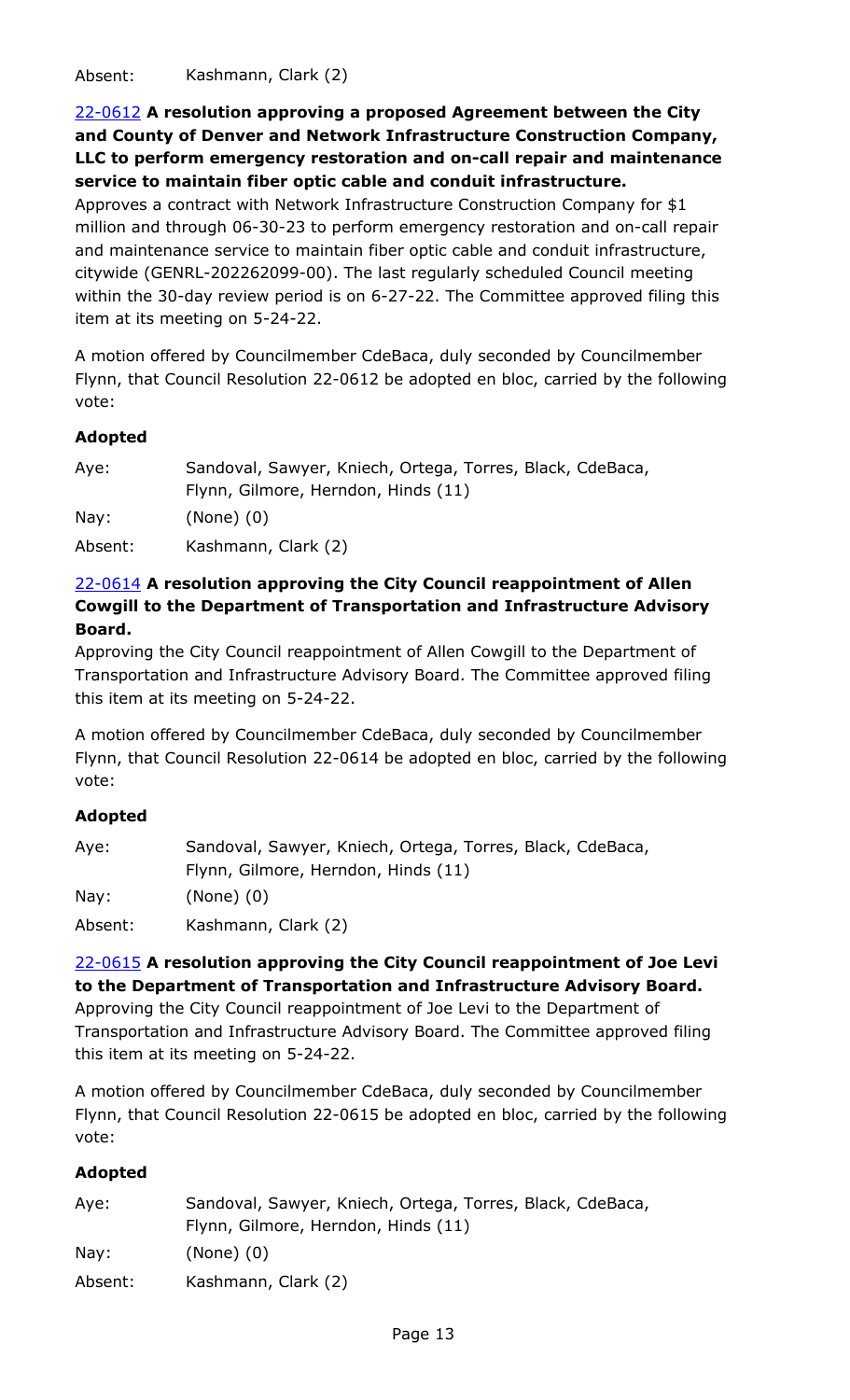#### 22-0616 **A resolution approving the City Council reappointment of Christopher Johnson to the Department of Transportation and Infrastructure Advisory Board.**

Approving the City Council reappointment of Christopher Johnson to the [Department of Transportation and Infrastructure Advisory Board. The Committee](http://denver.legistar.com/gateway.aspx?m=l&id=/matter.aspx?key=21683)  approved filing this item at its meeting on 5-24-22.

A motion offered by Councilmember CdeBaca, duly seconded by Councilmember Flynn, that Council Resolution 22-0616 be adopted en bloc, carried by the following vote:

#### **Adopted**

| Aye: | Sandoval, Sawyer, Kniech, Ortega, Torres, Black, CdeBaca, |
|------|-----------------------------------------------------------|
|      | Flynn, Gilmore, Herndon, Hinds (11)                       |
| Nay: | $(None)$ $(0)$                                            |

Absent: Kashmann, Clark (2)

### **Land Use, Transportation & Infrastructure Committee**

## 22-0530 **A resolution laying out, opening and establishing as part of the City street system a parcel of land as East 47th Avenue near the intersection of North Ironton Street and East 47th Avenue.**

[Dedicates a parcel of land as public right of way as East 47th Avenue, located at the](http://denver.legistar.com/gateway.aspx?m=l&id=/matter.aspx?key=21597)  intersection of North Ironton Street and East 47th Avenue in Council District 8. The last regularly scheduled Council meeting within the 30-day review period is on 6-20-22. The Committee approved filing this item at its meeting on 5-17-22.

A motion offered by Councilmember CdeBaca, duly seconded by Councilmember Flynn, that Council Resolution 22-0530 be adopted en bloc, carried by the following vote:

### **Adopted**

| Aye:            | Sandoval, Sawyer, Kniech, Ortega, Torres, Black, CdeBaca,<br>Flynn, Gilmore, Herndon, Hinds (11) |
|-----------------|--------------------------------------------------------------------------------------------------|
| $\textsf{Nav:}$ | $(None)$ $(0)$                                                                                   |
| Absent:         | Kashmann, Clark (2)                                                                              |

## 22-0565 **A resolution granting a revocable permit to HCA-Healthone, LLC to encroach into the right-of-way at 880 North Cherry Street.**

Grants a revocable permit, subject to certain terms and conditions, to [HCA-Healthone, LLC, their successors and assigns, to encroach into the right-of-way](http://denver.legistar.com/gateway.aspx?m=l&id=/matter.aspx?key=21632)  with twenty linear feet of 12-inch PVC roof drain and (3) 1-inch schedule 80 PVC conduits at 880 North Cherry Street in Council District 5. The last regularly scheduled Council meeting within the 30-day review period is on 6-20-22. The Committee approved filing this item at its meeting on 5-17-22.

A motion offered by Councilmember CdeBaca, duly seconded by Councilmember Flynn, that Council Resolution 22-0565 be adopted en bloc, carried by the following vote:

| Aye:    | Sandoval, Sawyer, Kniech, Ortega, Torres, Black, CdeBaca, |
|---------|-----------------------------------------------------------|
|         | Flynn, Gilmore, Herndon, Hinds (11)                       |
| Nay:    | $(None)$ $(0)$                                            |
| Absent: | Kashmann, Clark (2)                                       |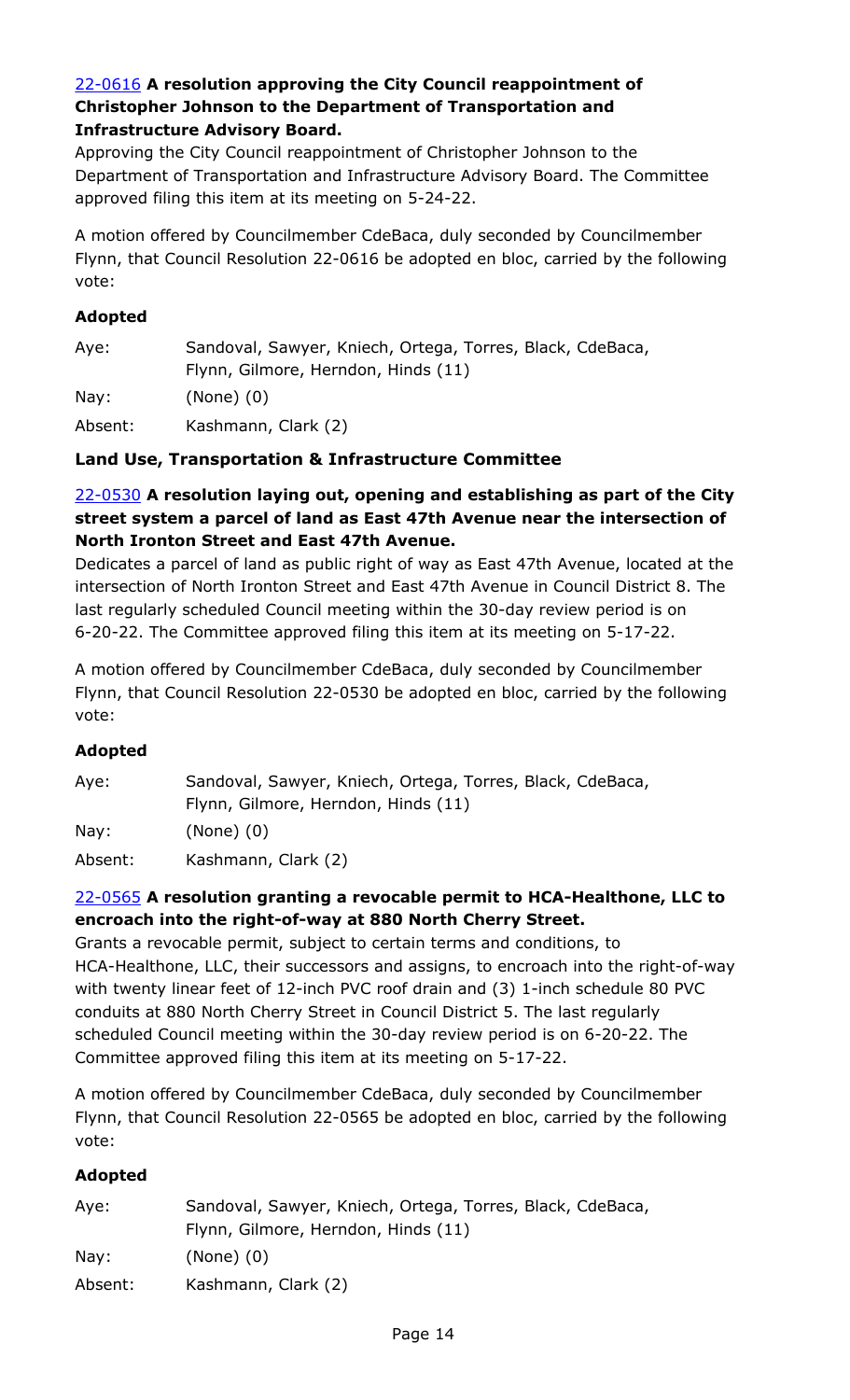## 22-0599 **A resolution approving a proposed Contract between the City and County of Denver and SavATree, LLC for services related to city-maintained trees on city-owned property, citywide.**

Approves a contract with SavATree, LLC for \$650,000 and through 12-31-24 for emerald ash borer pesticide treatments on city-maintained trees on city-owned [property, citywide \(202262174\). The last regularly scheduled Council meeting within](http://denver.legistar.com/gateway.aspx?m=l&id=/matter.aspx?key=21666)  the 30-day review period is on 6-27-22. The Committee approved filing this item at its meeting on 5-24-22.

A motion offered by Councilmember CdeBaca, duly seconded by Councilmember Flynn, that Council Resolution 22-0599 be adopted en bloc, carried by the following vote:

## **Adopted**

| Aye:    | Sandoval, Sawyer, Kniech, Ortega, Torres, Black, CdeBaca,<br>Flynn, Gilmore, Herndon, Hinds (11) |
|---------|--------------------------------------------------------------------------------------------------|
| Nay:    | $(None)$ $(0)$                                                                                   |
| Absent: | Kashmann, Clark (2)                                                                              |

#### 22-0600 **A resolution approving a proposed Contract between the City and County of Denver and Tiger Tree, Inc for services related to city-maintained trees on city-owned property, citywide.**

Approves a contract with Tiger Tree, Inc for \$650,000 and through 12-31-24 for emerald ash borer pesticide treatments on city-maintained trees on city-owned [property, citywide \(202262202\). The last regularly scheduled Council meeting within](http://denver.legistar.com/gateway.aspx?m=l&id=/matter.aspx?key=21667)  the 30-day review period is on 6-27-22. The Committee approved filing this item at its meeting on 5-24-22.

A motion offered by Councilmember CdeBaca, duly seconded by Councilmember Flynn, that Council Resolution 22-0600 be adopted en bloc, carried by the following vote:

## **Adopted**

| Aye:    | Sandoval, Sawyer, Kniech, Ortega, Torres, Black, CdeBaca, |
|---------|-----------------------------------------------------------|
|         | Flynn, Gilmore, Herndon, Hinds (11)                       |
| Nay:    | $(None)$ $(0)$                                            |
| Absent: | Kashmann, Clark (2)                                       |

## 22-0601 **A resolution approving a proposed Contract between the City and [County of Denver and TruGreen Limited Partnership for services related to](http://denver.legistar.com/gateway.aspx?m=l&id=/matter.aspx?key=21668)  city-maintained trees on city-owned property, citywide.**

Approves a contract with TruGreen Limited Partnership for \$650,000 and through 12-31-24 for emerald ash borer pesticide treatments on city-maintained trees on city-owned property, citywide (202262177). The last regularly scheduled Council meeting within the 30-day review period is on 6-27-22. The Committee approved filing this item at its meeting on 5-24-22.

A motion offered by Councilmember CdeBaca, duly seconded by Councilmember Flynn, that Council Resolution 22-0601 be adopted en bloc, carried by the following vote:

| Aye: | Sandoval, Sawyer, Kniech, Ortega, Torres, Black, CdeBaca, |
|------|-----------------------------------------------------------|
|      | Flynn, Gilmore, Herndon, Hinds (11)                       |
| Nay: | (None) (0)                                                |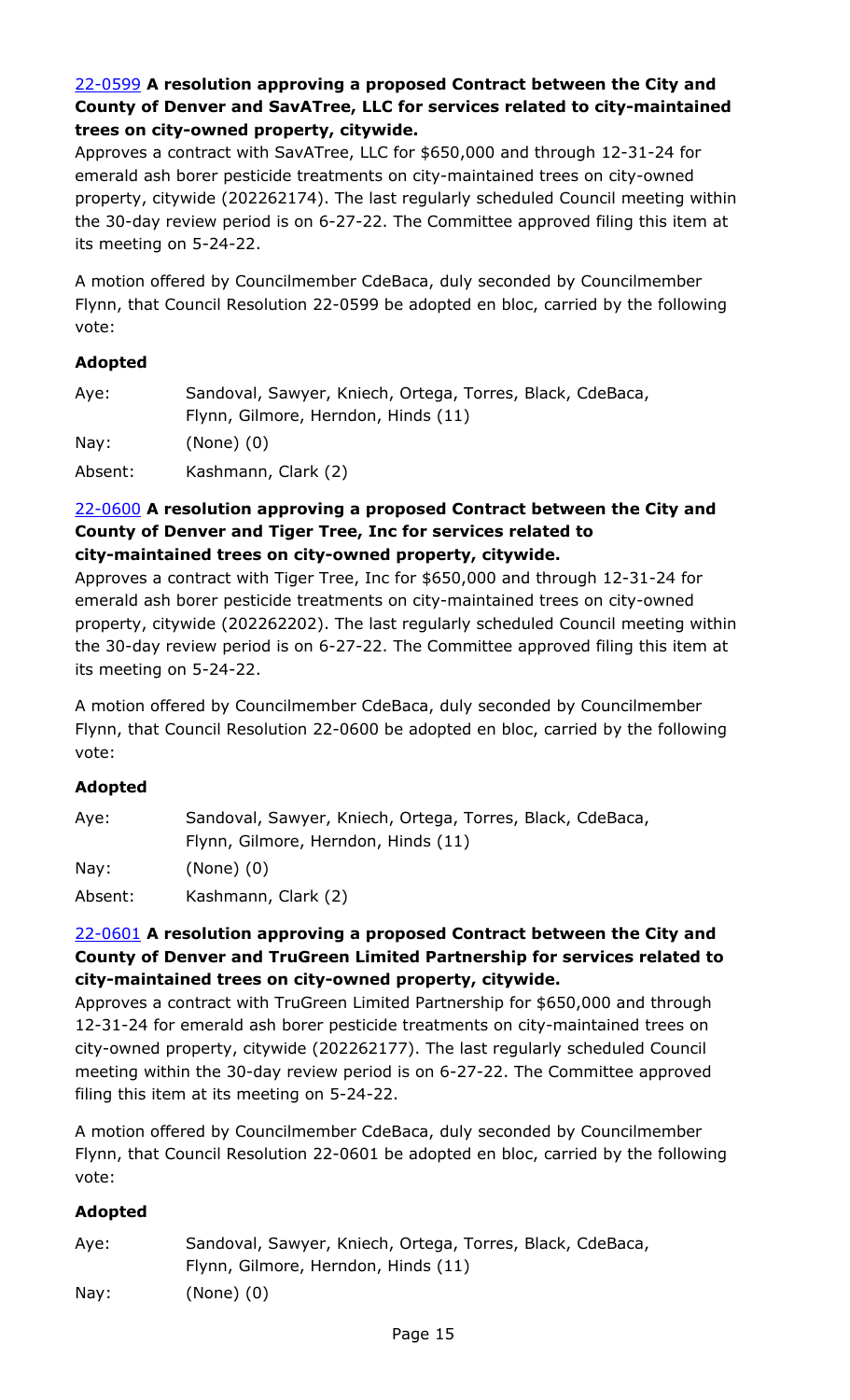Absent: Kashmann, Clark (2)

## 22-0609 **A resolution granting a revocable permit to FP of Bellaire, LLC, to encroach into the right-of-way at 1181 North Bellaire Street.**

Approves a revocable permit, subject to certain terms and conditions, to FP of [Bellaire, LLC, their successors and assigns, to encroach into the right-of-way with a](http://denver.legistar.com/gateway.aspx?m=l&id=/matter.aspx?key=21676)  57' long, 8" wide, maximum height of 3', concrete retaining wall at 1181 North Bellaire Street in Council District 5. The Committee approved filing this item at its meeting on 5-24-22.

A motion offered by Councilmember CdeBaca, duly seconded by Councilmember Flynn, that Council Resolution 22-0609 be adopted en bloc, carried by the following vote:

### **Adopted**

| Aye:    | Sandoval, Sawyer, Kniech, Ortega, Torres, Black, CdeBaca,<br>Flynn, Gilmore, Herndon, Hinds (11) |
|---------|--------------------------------------------------------------------------------------------------|
| Nay:    | $(None)$ $(0)$                                                                                   |
| Absent: | Kashmann, Clark (2)                                                                              |

22-0650 **A resolution authorizing and approving the expenditure and payment from the appropriation account designated "liability claims," the sum of twenty-four thousand two hundred seventy-four dollars and thirty five cents (\$24,274.35) made payable to Jessica Jaquez, in full payment and satisfaction of any and all claims related to Claim Number 2022-006717 arising from a sewer backup which occurred at 1480 S. King Street Court on February 4, 2022.**

[Settles a claim involving the Department of Transportation and Infrastructure. This](http://denver.legistar.com/gateway.aspx?m=l&id=/matter.aspx?key=21717)  item was approved for filing at the Mayor-Council meeting on 5-24-22.

A motion offered by Councilmember CdeBaca, duly seconded by Councilmember Flynn, that Council Resolution 22-0650 be adopted en bloc, carried by the following vote:

| Aye:    | Sandoval, Sawyer, Kniech, Ortega, Torres, Black, CdeBaca, |
|---------|-----------------------------------------------------------|
|         | Flynn, Gilmore, Herndon, Hinds (11)                       |
| Nay:    | $(None)$ $(0)$                                            |
| Absent: | Kashmann, Clark (2)                                       |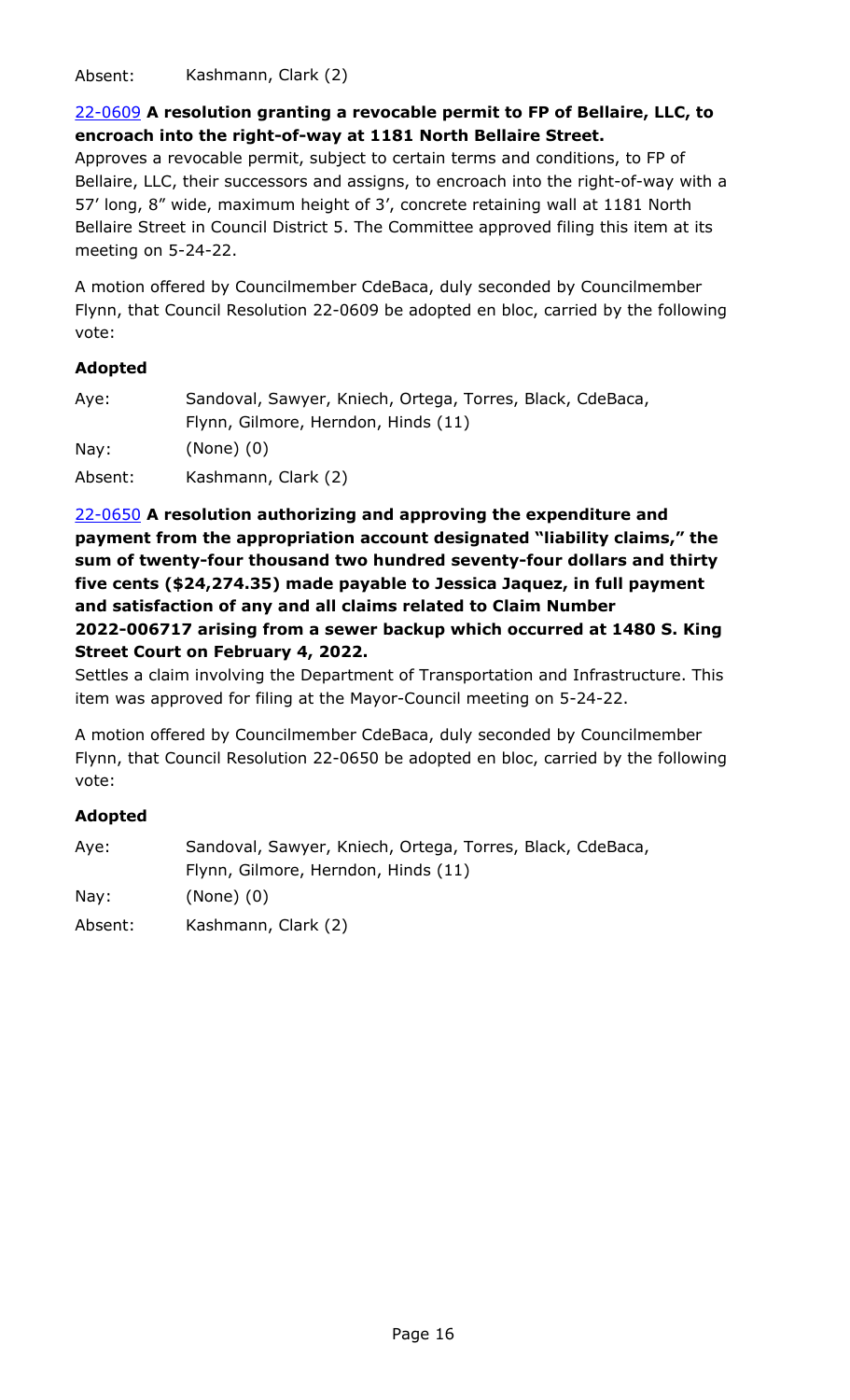## **Safety, Housing, Education & Homelessness Committee**

22-0485 **A resolution approving a proposed Amendatory Agreement between the City and County of Denver and AIDS Resource Center of [Wisconsin, Inc. doing business as Vivent Health to provide care, treatment,](http://denver.legistar.com/gateway.aspx?m=l&id=/matter.aspx?key=21552)  and supportive services to individuals living with HIV/AIDS in the Denver Transitional Grant Area.**

Amends a contract with AIDS Resource Center of Wisconsin, Inc. doing business as Vivent Health, by adding \$154,515 for a new total of \$641,120 and one year for a new end date of 2-28-23 to provide care, treatment, and supportive services to individuals living with HIV/AIDS in the Denver Transitional Grant Area, citywide (202262519-01). The last regularly scheduled Council meeting within the 30-day review period is on 6-27-22. The Committee approved filing this item at its meeting on 5-4-22.

A motion offered by Councilmember CdeBaca, duly seconded by Councilmember Flynn, that Council Resolution 22-0485 be adopted en bloc, carried by the following vote:

### **Adopted**

| Aye:    | Sandoval, Sawyer, Kniech, Ortega, Torres, Black, CdeBaca, |
|---------|-----------------------------------------------------------|
|         | Flynn, Gilmore, Herndon, Hinds (11)                       |
| Nay:    | $(None)$ $(0)$                                            |
| Absent: | Kashmann, Clark (2)                                       |

## 22-0545 **A resolution approving a proposed intergovernmental agreement with School District No. 1 (Denver Public Schools) to provide Head Start services to 350 children and their families.**

[Approves an intergovernmental agreement with School District No. 1 \(Denver Public](http://denver.legistar.com/gateway.aspx?m=l&id=/matter.aspx?key=21612)  Schools) for \$3,062,304 and through 6-30-2023 to provide Head Start services to 350 children and their families citywide, (MOEAI-202262467). The last regularly scheduled Council meeting within the 30-day review period is on 6-20-22. The Committee approved filing this item at its meeting on 5-18-22.

A motion offered by Councilmember CdeBaca, duly seconded by Councilmember Flynn, that Council Resolution 22-0545 be adopted en bloc, carried by the following vote:

| Aye:    | Sandoval, Sawyer, Kniech, Ortega, Torres, Black, CdeBaca, |
|---------|-----------------------------------------------------------|
|         | Flynn, Gilmore, Herndon, Hinds (11)                       |
| Nay:    | $(None)$ $(0)$                                            |
| Absent: | Kashmann, Clark (2)                                       |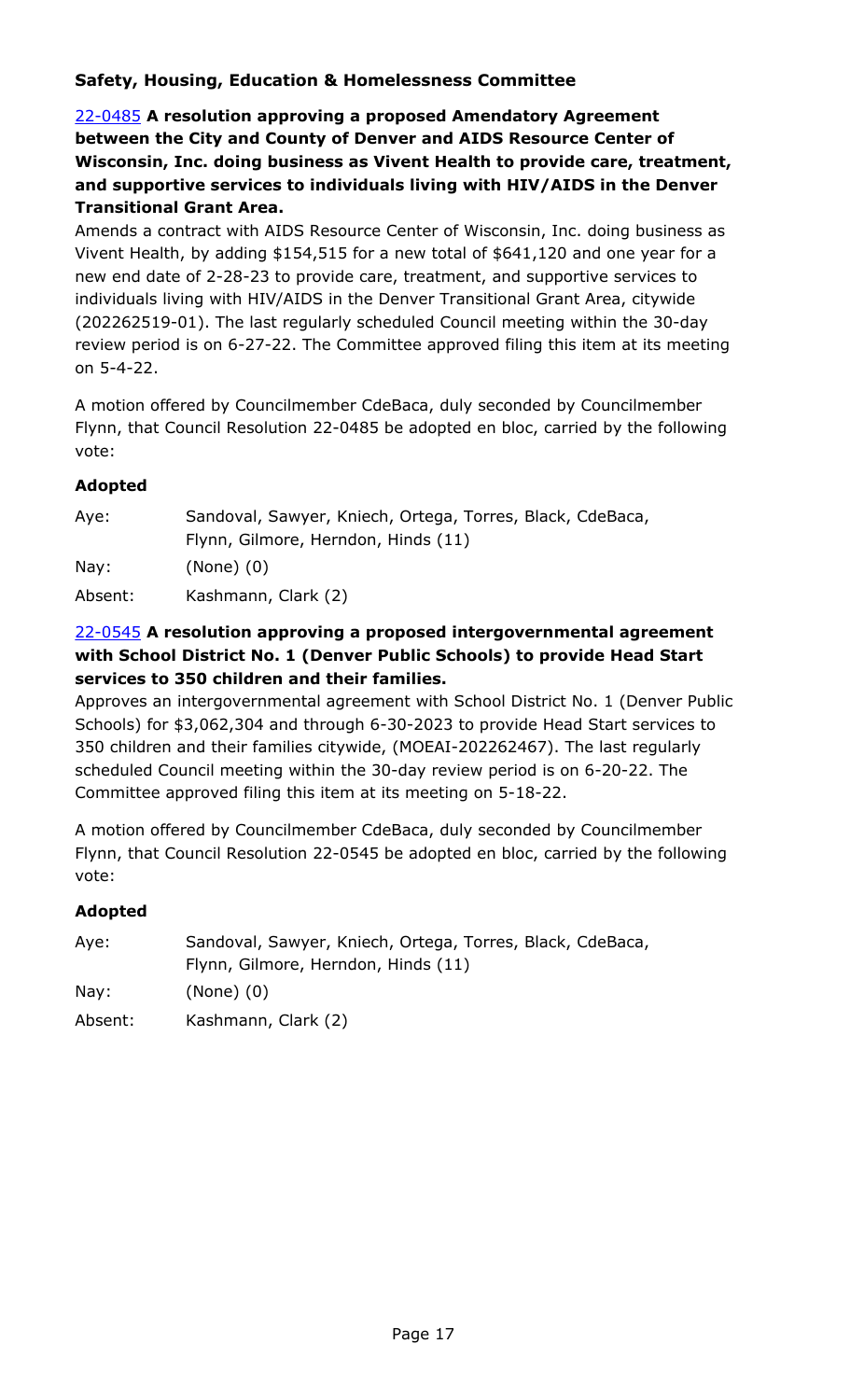## 22-0553 **A resolution approving a proposed Amendatory Agreement between the City and County of Denver and Mental Health Center of Denver to continue providing the Denver Police Department's 24/7 Co-responder program, as provided by a grant from Caring for Denver.**

Amends a contract with Mental Health Center of Denver by adding three (3) months for a new end date of 8-31-2022 and addressing minor administrative updates to continue providing the Denver Police Department's 24/7 Co-responder program, as provided by a grant from Caring for Denver. No change to contract amount [\(POLIC-202262299-00 / POLIC-202263196-01\). The last regularly scheduled Council](http://denver.legistar.com/gateway.aspx?m=l&id=/matter.aspx?key=21620)  meeting within the 30-day review period is on 6-20-22. The Committee approved filing this item at its meeting on 5-18-22.

A motion offered by Councilmember CdeBaca, duly seconded by Councilmember Flynn, that Council Resolution 22-0553 be adopted en bloc, carried by the following vote:

### **Adopted**

| Aye:    | Sandoval, Sawyer, Kniech, Ortega, Torres, Black, CdeBaca,<br>Flynn, Gilmore, Herndon, Hinds (11) |
|---------|--------------------------------------------------------------------------------------------------|
| Nay:    | $(None)$ $(0)$                                                                                   |
| Absent: | Kashmann, Clark (2)                                                                              |

## 22-0568 **A resolution approving a proposed First Amendatory Agreement between the City and County of Denver and Habitat for Humanity of Metro Denver, Inc. for the citywide scattered site acquisition and renovation of single-family residences, which will be sold to income-qualified households.**

Amends an agreement with Habitat for Humanity of Metro Denver by adding \$970,000 for a new total of \$1,455,000 and 14 months for a new end date of 4-30-2023 for the citywide scattered site acquisition and renovation of 14 single-family residences to be sold to income-qualified households earning no more than 80% area median income at initial sale and 100% area median income at [subsequent sales \(HOST-202053865\). The last regularly scheduled Council meeting](http://denver.legistar.com/gateway.aspx?m=l&id=/matter.aspx?key=21635)  within the 30-day review period is on 6-20-22. The Committee approved filing this item at its meeting on 5-18-22.

A motion offered by Councilmember CdeBaca, duly seconded by Councilmember Flynn, that Council Resolution 22-0568 be adopted en bloc, carried by the following vote:

| Aye:            | Sandoval, Sawyer, Kniech, Ortega, Torres, Black, CdeBaca,<br>Flynn, Gilmore, Herndon, Hinds (11) |
|-----------------|--------------------------------------------------------------------------------------------------|
| $\textsf{Nav:}$ | $(None)$ $(0)$                                                                                   |
| Absent:         | Kashmann, Clark (2)                                                                              |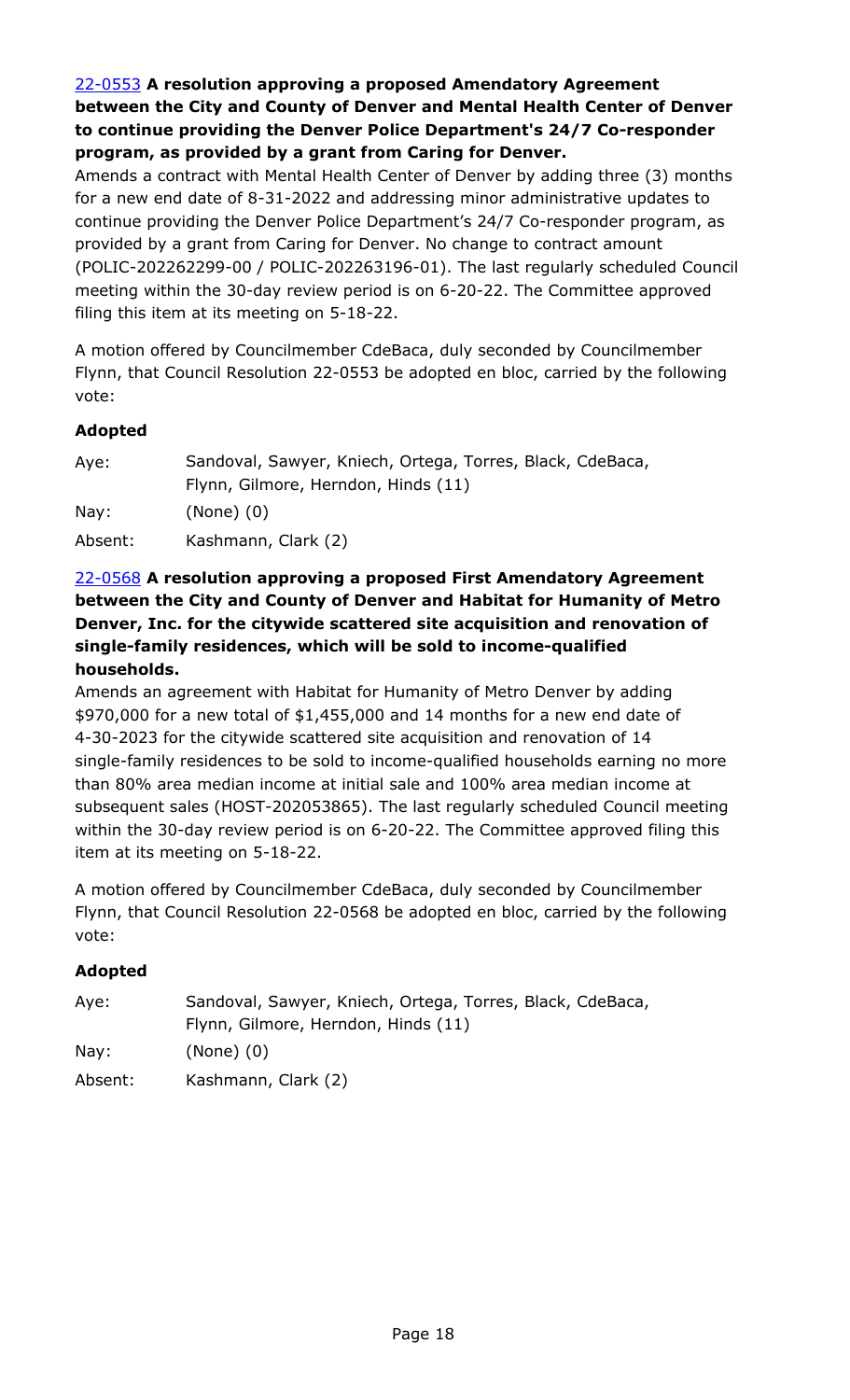## 22-0584 **A resolution approving a proposed Contract between the City and County of Denver and Sewall Child Development Center to provide Head Start services to 60 children and their families in Council Districts 1, 2, 3 and 7.**

Approves a contract with Sewall Child Development Center for \$568,331 and [through 6-30-2023 to provide Head Start services to 60 children and their families in](http://denver.legistar.com/gateway.aspx?m=l&id=/matter.aspx?key=21651)  Council Districts 1, 2, 3 and 7 (MOEAI-202262470). The last regularly scheduled Council meeting within the 30-day review period is on 6-27-22. The Committee approved filing this item at its meeting on 5-25-22.

A motion offered by Councilmember CdeBaca, duly seconded by Councilmember Flynn, that Council Resolution 22-0584 be adopted en bloc, carried by the following vote:

#### **Adopted**

| Aye:            | Sandoval, Sawyer, Kniech, Ortega, Torres, Black, CdeBaca, |
|-----------------|-----------------------------------------------------------|
|                 | Flynn, Gilmore, Herndon, Hinds (11)                       |
| $\textsf{Nay}:$ | $(None)$ $(0)$                                            |
| Absent:         | Kashmann, Clark (2)                                       |

### 22-0606 **A resolution approving and providing for the execution of a [proposed Grant Agreement between the City and County of Denver and the](http://denver.legistar.com/gateway.aspx?m=l&id=/matter.aspx?key=21673)  Colorado Department of Public Health and Environment concerning the "Local Planning and Support" program and the funding therefor.**

Approves a grant agreement with the Colorado Department of Public Health and Environment for \$1,671,667 and for one year to accept the fiscal year 2023 Local Planning and Support grant to support core public health services including performance management and quality improvement processes, health equity programming, contract and fiscal management support, workforce development, and assessment and planning support, citywide (ENVHL-202263268). The last regularly scheduled Council meeting within the 30-day review period is on 6-27-22. The Committee approved filing this item at its meeting on 5-25-22.

A motion offered by Councilmember CdeBaca, duly seconded by Councilmember Flynn, that Council Resolution 22-0606 be adopted en bloc, carried by the following vote:

| Aye:    | Sandoval, Sawyer, Kniech, Ortega, Torres, Black, CdeBaca, |
|---------|-----------------------------------------------------------|
|         | Flynn, Gilmore, Herndon, Hinds (11)                       |
| Nay:    | $(None)$ $(0)$                                            |
| Absent: | Kashmann, Clark (2)                                       |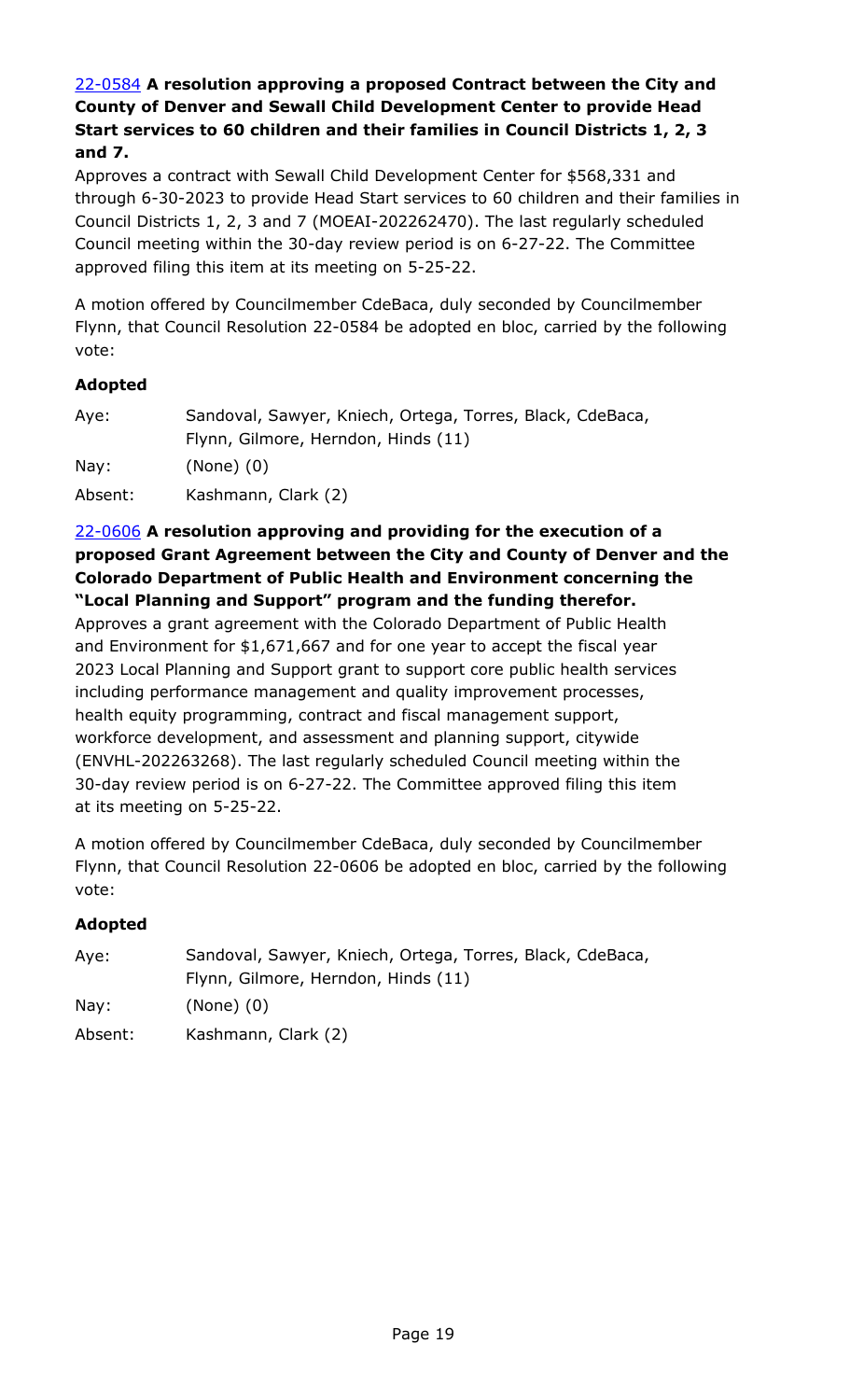### 22-0608 **A resolution approving a proposed Amendatory Agreement between the City and County of Denver and Bluff Mercy, LLC for 31 rental units at Bluff Lake Apartments.**

Amends an agreement with Bluff Mercy, LLC by clarifying the income calculation [procedure for households experiencing homelessness whose income is equal to or](http://denver.legistar.com/gateway.aspx?m=l&id=/matter.aspx?key=21675)  less than 30% area median income (AMI) for 31 rental units at Bluff Lake Apartments, located at 10425 E 31st Avenue in Council District 8. No change to contract duration or amount (HOST-202262755-01). The last regularly scheduled Council meeting within the 30-day review period is on 6-27-22. The Committee approved filing this item at its meeting on 5-25-22.

A motion offered by Councilmember CdeBaca, duly seconded by Councilmember Flynn, that Council Resolution 22-0608 be adopted en bloc, carried by the following vote:

### **Adopted**

| Aye:    | Sandoval, Sawyer, Kniech, Ortega, Torres, Black, CdeBaca, |
|---------|-----------------------------------------------------------|
|         | Flynn, Gilmore, Herndon, Hinds (11)                       |
| Nay:    | $(None)$ $(0)$                                            |
| Absent: | Kashmann, Clark (2)                                       |

22-0651 **A resolution authorizing and approving the expenditure and payment from the appropriation account designated "liability claims," the sum of three hundred and twenty-five thousand dollars (\$325,000) made payable to Devon Williams and Zaner Harden Law, LLP, in full payment and satisfaction of all claims related to the civil action captioned Devon [Williams v. City and County of Denver and Kimberly Trudel, which was filed](http://denver.legistar.com/gateway.aspx?m=l&id=/matter.aspx?key=21718)  in the Denver County District Court, Case No. 2021-CV-32033.**

Settles a claim involving the Denver Police Department. This item was approved for filing at the Mayor-Council meeting on 5-24-22.

A motion offered by Councilmember CdeBaca, duly seconded by Councilmember Flynn, that Council Resolution 22-0651 be adopted en bloc, carried by the following vote:

| Aye:    | Sandoval, Sawyer, Kniech, Ortega, Torres, Black, CdeBaca, |
|---------|-----------------------------------------------------------|
|         | Flynn, Gilmore, Herndon, Hinds (11)                       |
| Nay:    | $(None)$ $(0)$                                            |
| Absent: | Kashmann, Clark (2)                                       |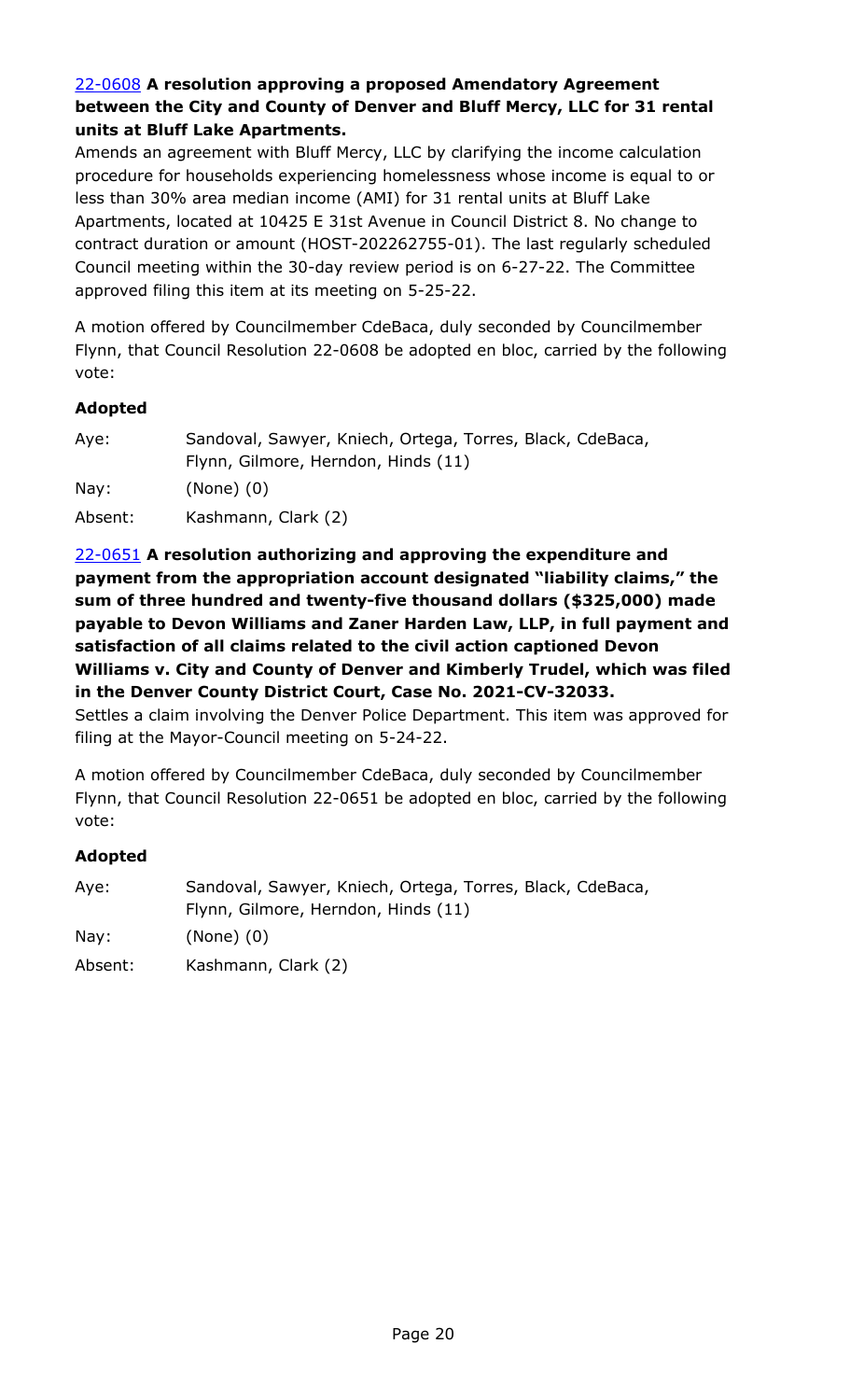## **BILLS FOR INTRODUCTION**

### **Business, Arts, Workforce, & Aviation Services Committee**

## 22-0549 **A bill for an ordinance approving a proposed Intergovernmental [Agreement between the City and County of Denver and Town of Morrison to](http://denver.legistar.com/gateway.aspx?m=l&id=/matter.aspx?key=21616)  provide special event traffic control services at Red Rocks Amphitheatre.**

Approves an intergovernmental agreement with the Town of Morrison for \$7,000,000 and through 1-1-2031 to provide special event traffic control services at Red Rocks Amphitheatre (THTRS-202262391-00). The last regularly scheduled Council meeting within the 30-day review period is on 6-20-22. The Committee approved filing this item at its meeting on 5-18-22.

Council Bill 22-0549 was ordered published

### **Ordered published**

## 22-0550 **A bill for an ordinance approving a proposed Intergovernmental [Agreement between the City and County of Denver and Town of Morrison to](http://denver.legistar.com/gateway.aspx?m=l&id=/matter.aspx?key=21617)  provide wastewater and sewage treatment services at Red Rocks Park and Amphitheatre.**

Approves an intergovernmental agreement with the Town of Morrison for \$7,000,000 and through 12-31-2031 to provide wastewater and sewage treatment services at Red Rocks Park and Amphitheatre (THTRS-202262385-00). The last regularly scheduled Council meeting within the 30-day review period is on 6-20-22. The Committee approved filing this item at its meeting on 5-18-22.

Council Bill 22-0550 was ordered published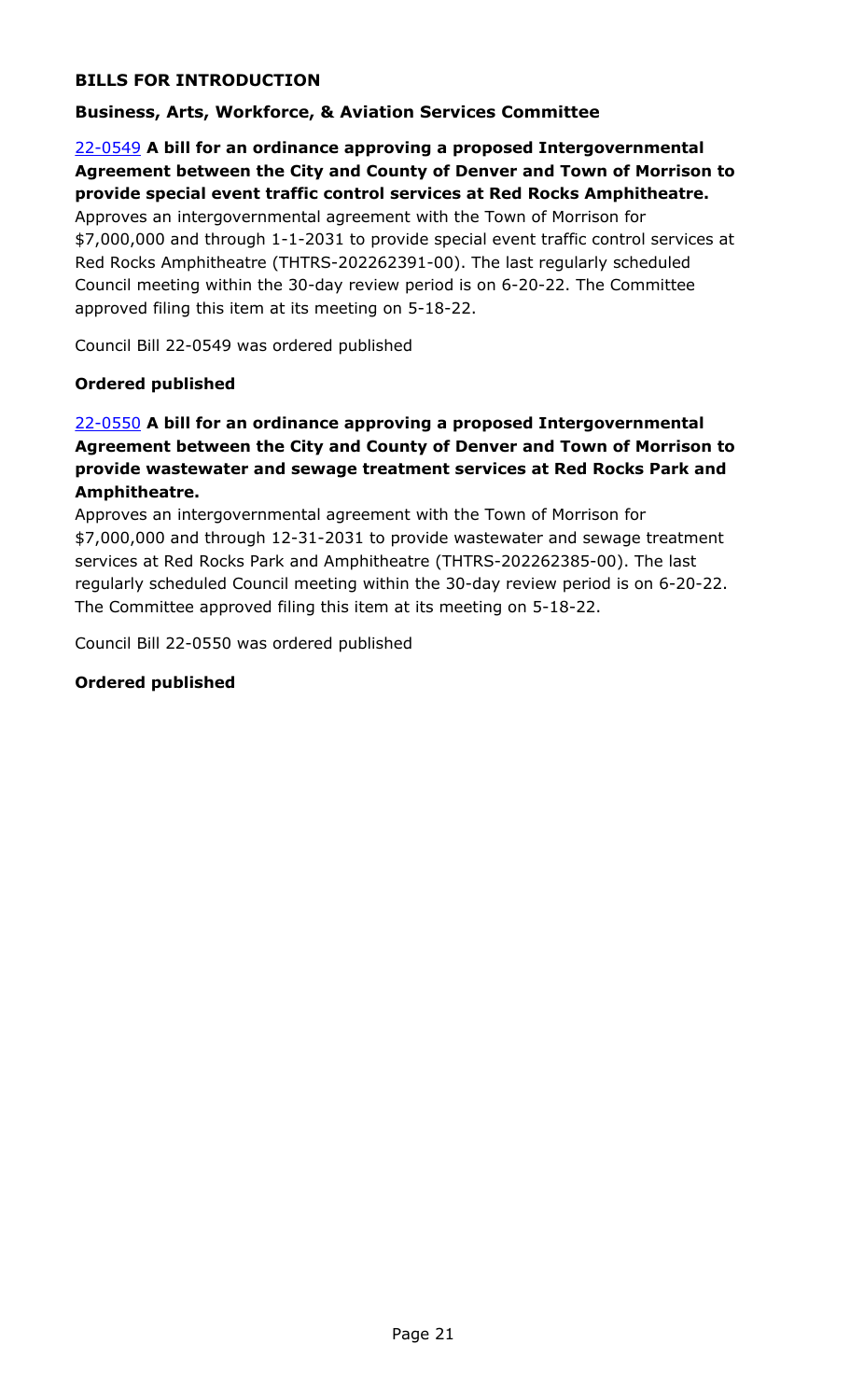22-0569 **A bill for an ordinance concerning the Airport Facilities of the City and County of Denver; authorizing the issuance of the "City and County of Denver, Colorado, for and on behalf of its Department of Aviation, Airport System Revenue Bonds, Series 2022" from time to time, in one or more series or subseries, on a taxable or a tax-exempt basis, in the maximum aggregate principal amount of \$3,980,000,000 for the purposes of defraying the costs of the Series 2022 Project, and providing other details in connection therewith; authorizing the Treasurer, within certain limitations and restrictions, to finalize details, terms and other provisions of the Bonds, their negotiated sale, determination of Refunded Bonds, and to select the registrar, paying agent, escrow bank and underwriters; approving forms of and authorizing execution and delivery of certain documents; ratifying action previously taken; providing for other related matters; and providing the effective date of this ordinance.**

[Authorizes the Manager of Finance, Chief Financial Officer to issue City and County of](http://denver.legistar.com/gateway.aspx?m=l&id=/matter.aspx?key=21636)  Denver, for and on behalf of its Department of Aviation, Airport Senior Revenue Bonds, Series 2022 in an amount not to exceed \$3.98 billion for the purposes of funding Airport capital improvements, refunding airport bonds, paying costs of terminating swaps funding capitalized interest, funding bond reserves and paying costs of issuance expenses. The last regularly scheduled Council meeting within the 30-day review period is on 5-27-22. The Committee approved filing this item at its meeting on 5-18-22.

Council Bill 22-0569 was ordered published

### **Ordered published**

22-0570 **A bill for an ordinance concerning the Airport Facilities of the City and County of Denver; authorizing the issuance of the "City and County of Denver, Colorado, for and on behalf of its Department of Aviation, Airport System Subordinate Revenue Bonds, Series 2022" from time to time, in one or more series or subseries, on a taxable or a tax-exempt basis, in the maximum aggregate principal amount of \$3,980,000,000 for the purposes of defraying the costs of the Series 2022 Subordinate Project, and providing other details in connection therewith; authorizing the Treasurer, within certain limitations and restrictions, to finalize details, terms and other provisions of the Bonds, their negotiated sale, determination of Refunded Bonds, and to select the registrar, paying agent, escrow bank and underwriters; approving forms of and authorizing execution and delivery of certain documents; ratifying action previously taken; providing for other related matters; and providing the effective date of this ordinance.**Authorizes the Manager of Finance, Chief Financial Officer to issue City and County of Denver, for and on behalf of its Department of Aviation, Airport Subordinate Revenue Bonds, Series 2022 in an amount not to exceed \$3.98 billion for the purposes of funding Airport capital improvements, refunding airport bonds, [paying costs of terminating swaps funding capitalized interest, funding bond reserves](http://denver.legistar.com/gateway.aspx?m=l&id=/matter.aspx?key=21637)  and paying costs of issuance expenses. The last regularly scheduled Council meeting within the 30-day review period is on 5-27-22. The Committee approved filing this item at its meeting on 5-18-22.

Council Bill 22-0570 was ordered published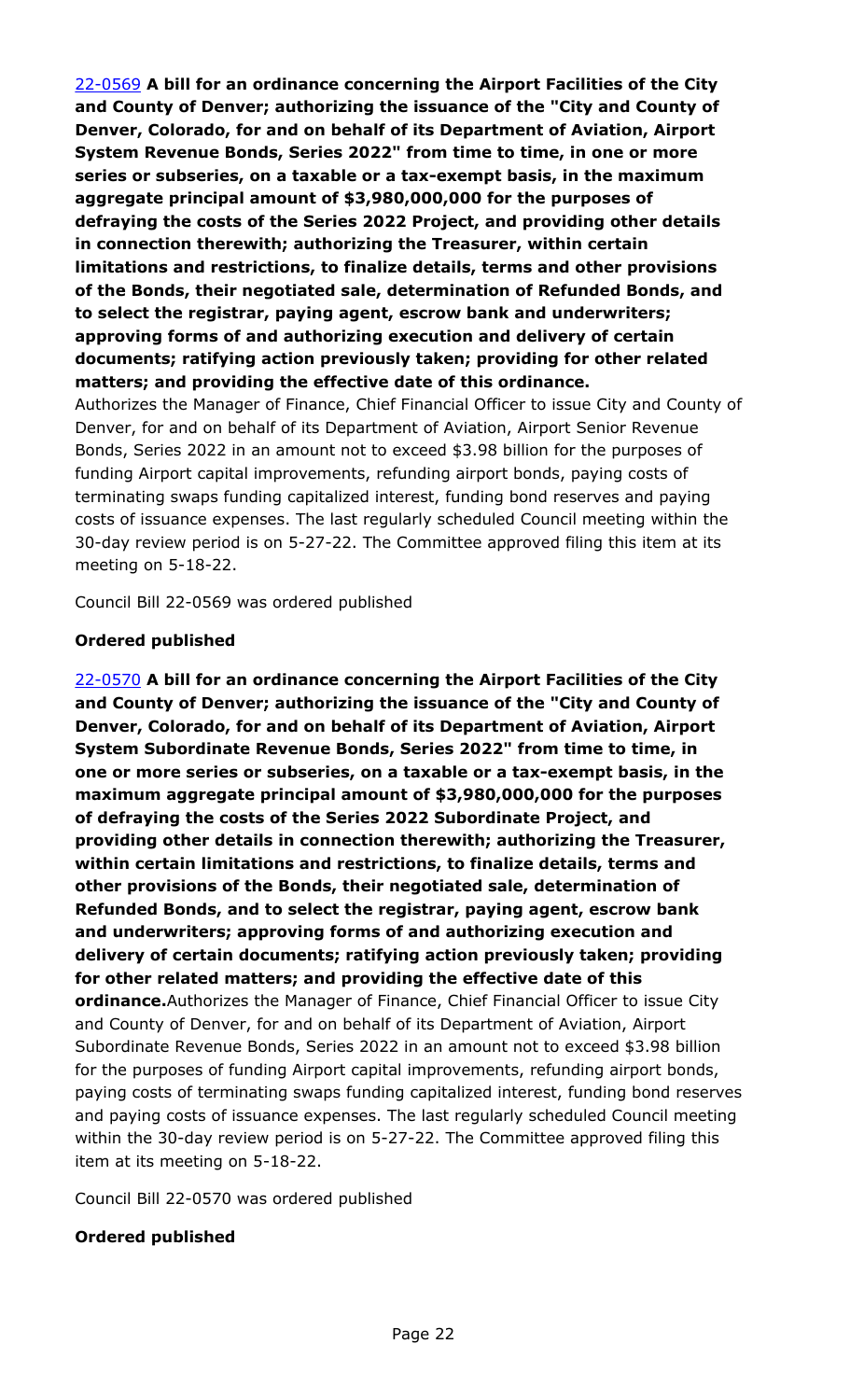## **City Council - Direct Files**

## 22-0648 **A bill for an ordinance relinquishing an easement, in its entirety, [reserved in Ordinance No. 1017, Series of 2001 recorded with Denver Clerk](http://denver.legistar.com/gateway.aspx?m=l&id=/matter.aspx?key=21715)  & Recorder at Reception No. 2001203743 located at 3701 North York Street.**

Relinquishes the dry utilities easement, in its entirety, as established in Vacating Ordinance No. 1017, Series of 2001, located at 3701 North York Street in Council District 9. The last regularly scheduled Council meeting within the 30-day review period is on 6-20-22. Councilmember Kniech approved direct filing this item on 5-26-22.

Council Bill 22-0648 was ordered published

#### **Ordered published**

#### **Finance & Governance Committee**

## 22-0555 **A bill for an ordinance modifying Section 18-142 of the Revised Municipal Code of Denver by adding Juneteenth as a designated holiday beginning in the year 2023, and repealing Section 2-6, D.R.M.C., which established Juneteenth as a commemorative day of observance.**

Amends Denver Revised Municipal Code Section 18-142 to formally designate June 19th (Juneteenth) as a legal holiday for the City & County of Denver beginning in 2023 and repeals Section 2-6 to remove the previous commemorative holiday [designation. The Committee approved filing this ordinance by consent on 5-17-2022.](http://denver.legistar.com/gateway.aspx?m=l&id=/matter.aspx?key=21622)  The last regularly scheduled Council meeting within the 30-day review period is on 6-20-22. The Committee approved filing this item at its meeting on 5-17-22.

Council Bill 22-0555 was ordered published

#### **Ordered published**

### 22-0571 **A bill for an ordinance authorizing a rescission and appropriation in [the General Fund to make a cash transfer to and appropriation in the](http://denver.legistar.com/gateway.aspx?m=l&id=/matter.aspx?key=21638)  Liability Claims Special Revenue Fund.**

Approves a rescission of \$2,000,000 from General Fund Contingency and makes a supplemental appropriation to the Liability Claims Special Revenue Fund. The last regularly scheduled Council meeting within the 30-day review period is on 6-20-22. The Committee approved filing this item at its meeting on 5-17-22.

Council Bill 22-0571 was ordered published

#### **Ordered published**

#### 22-0625 **A bill for an ordinance clarifying wage requirements in the city.**

[Modernizes Denver's minimum wage through correcting calculation methods,](http://denver.legistar.com/gateway.aspx?m=l&id=/matter.aspx?key=21692)  aligning contractor and citywide minimum wages, repealing obsolete provisions, and updating collection methods. The Committee approved filing this item at its meeting on 5-24-22.

Council Bill 22-0625 was ordered published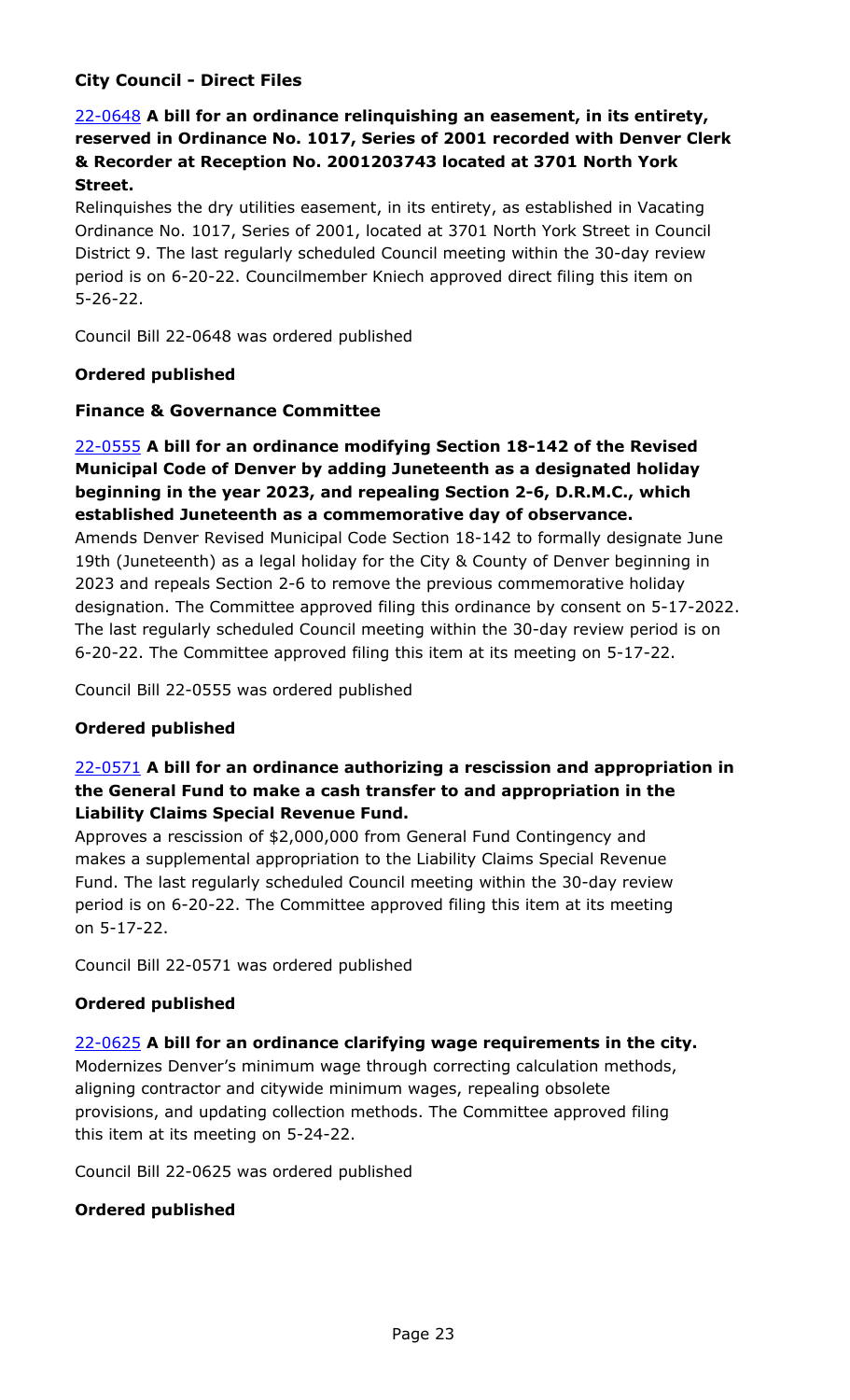## **Land Use, Transportation & Infrastructure Committee**

## 22-0554 **A bill for an ordinance changing the zoning classification for 1305, 1339, and 1365 North Osage Street and 1520 West 14th Avenue in Lincoln Park.**

Approves a map amendment to rezone property from G-MX-3, UO-2 to G-RX-5, [UO-2, located at 1305, 1339 & 1365 North Osage Street and 1520 West 14th Avenue](http://denver.legistar.com/gateway.aspx?m=l&id=/matter.aspx?key=21621)  in Council District 3. The last regularly scheduled Council meeting within the 30-day review period is on 6-20-22. The Committee approved filing this item at its meeting on 5-17-22.

### **Final Consideration 7-11-22 | Required Public Hearing**

Council Bill 22-0554 was ordered published with a future required public hearing on 7-11-22

#### **Ordered published with a future required public hearing**

### 22-0591 **A bill for an ordinance designating certain property as "park" under section 2.4.5 of the City Charter, namely, a parcel of land within Bear Creek Park.**

Approves the park designation of a parcel of land adjacent to Bear Creek Park, [containing 4.06 acres, located at South Sheridan Blvd. & West Kenyon Avenue in](http://denver.legistar.com/gateway.aspx?m=l&id=/matter.aspx?key=21658)  Council District 2. The Committee approved filing this item at its meeting on 5-24-22.

Council Bill 22-0591 was ordered published

#### **Ordered published**

## 22-0592 **A bill for an ordinance designating certain property as "park" under section 2.4.5 of the City Charter Fairfax Park.**

Approves the park designation of a parcel of land at 2858 North Fairfax Street, [containing 0.36 acres, in Council District 8. The Committee approved filing this item](http://denver.legistar.com/gateway.aspx?m=l&id=/matter.aspx?key=21659)  at its meeting on 5-24-22.

Council Bill 22-0592 was ordered published

#### **Ordered published**

## 22-0593 **A bill for an ordinance designating certain property as "park" under section 2.4.5 of the City Charter the Gateway Landing Park.**

Approves the park designation of a parcel of land at Gateway Landing Park, [containing 3.0 acres, located at 4991 North Telluride Street, in Council District 11.](http://denver.legistar.com/gateway.aspx?m=l&id=/matter.aspx?key=21660)  The Committee approved filing this item at its meeting on 5-24-22.

Council Bill 22-0593 was ordered published

#### **Ordered published**

## 22-0594 **A bill for an ordinance designating certain property as "park" under section 2.4.5 of the City Charter the Montbello open space.**

Approves the park designation of a parcel of land in Montbello Open Space, [containing 5.6 acres, located at 12680 East Albrook Drive, located in Council District](http://denver.legistar.com/gateway.aspx?m=l&id=/matter.aspx?key=21661)  8. The Committee approved filing this item at its meeting on 5-24-22.

Council Bill 22-0594 was ordered published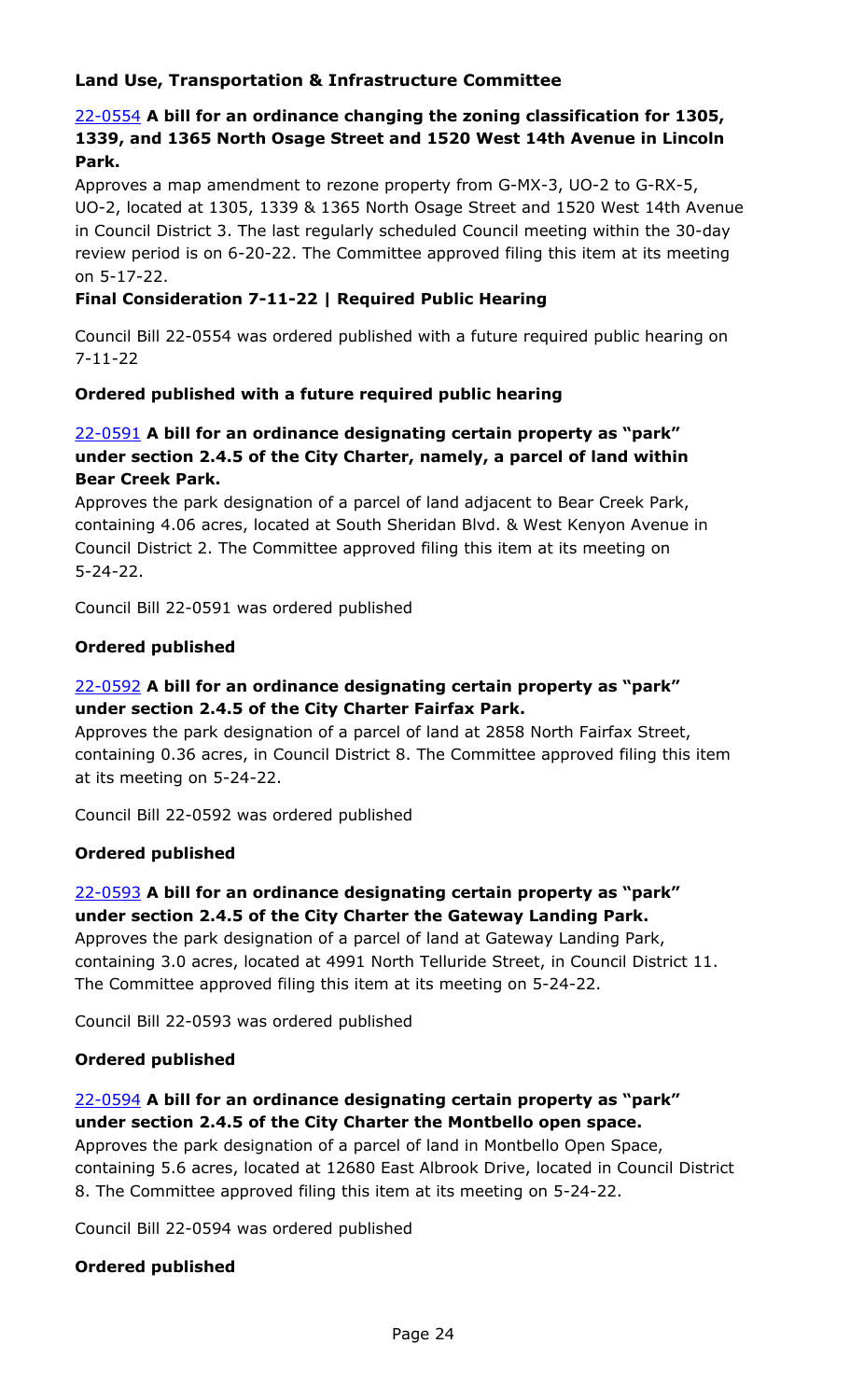## 22-0595 **A bill for an ordinance designating certain property as "park" under section 2.4.5 of the City Charter Platte Farm Open Space.**

Approves the park designation of a parcel of land in Platte Farm Open Space, [containing 6.2 acres, located at East 48th Avenue and Grant Street, in Council](http://denver.legistar.com/gateway.aspx?m=l&id=/matter.aspx?key=21662)  District 9. The Committee approved filing this item at its meeting on 5-24-22.

Council Bill 22-0595 was ordered published

#### **Ordered published**

22-0596 **A bill for an ordinance designating certain property as "park" under section 2.4.5 of the City Charter the unnamed Iliff and Bellaire park.** Approves the park designation of a parcel of land at unnamed Iliff & Bellaire Park, [containing 1.88 acres, located on East Iliff Avenue & South Bellaire Street, in Council](http://denver.legistar.com/gateway.aspx?m=l&id=/matter.aspx?key=21663)  District 4. The Committee approved filing this item at its meeting on 5-24-22.

Council Bill 22-0596 was ordered published

#### **Ordered published**

## 22-0597 **A bill for an ordinance designating certain property as "park" under section 2.4.5 of the City Charter Uplands Park.**

[Approves the park designation for Uplands Park, containing 14.6 acres, located on](http://denver.legistar.com/gateway.aspx?m=l&id=/matter.aspx?key=21664)  East 50th Avenue from Trenton Street to Northfield Blvd in Council District 8. The Committee approved filing this item at its meeting on 5-24-22.

Council Bill 22-0597 was ordered published

#### **Ordered published**

22-0598 **A bill for an ordinance designating certain property as "park" under section 2.4.5 of the City Charter as an addition to Westwood Park.** Approves the park designation for the Westwood Park addition, containing 0.48 [acres, located at Westwood Park on West Kentucky Avenue in Council District 3. The](http://denver.legistar.com/gateway.aspx?m=l&id=/matter.aspx?key=21665)  Committee approved filing this item at its meeting on 5-24-22.

Council Bill 22-0598 was ordered published

#### **Ordered published**

#### **Safety, Housing, Education & Homelessness Committee**

## 22-0548 **A bill for an ordinance approving a proposed Grant Agreement between the City and County of Denver and State of Colorado Office of Behavioral Health, to provide funding for substance use disorder, mental health treatment, competency enhancements, and jail medication assisted treatment at Denver County Jail.**

Approves a grant agreement with the State of Colorado Office of Behavioral Health [for \\$1,224,421 and through 6-30-2023 to provide funding for substance use disorder,](http://denver.legistar.com/gateway.aspx?m=l&id=/matter.aspx?key=21615)  mental health treatment, competency enhancements, and jail medication assisted treatment at Denver County Jail, citywide (SHERF-202262959). The last regularly scheduled Council meeting within the 30-day review period is on 6-20-22. The Committee approved filing this item at its meeting on 5-18-22.

Council Bill 22-0548 was ordered published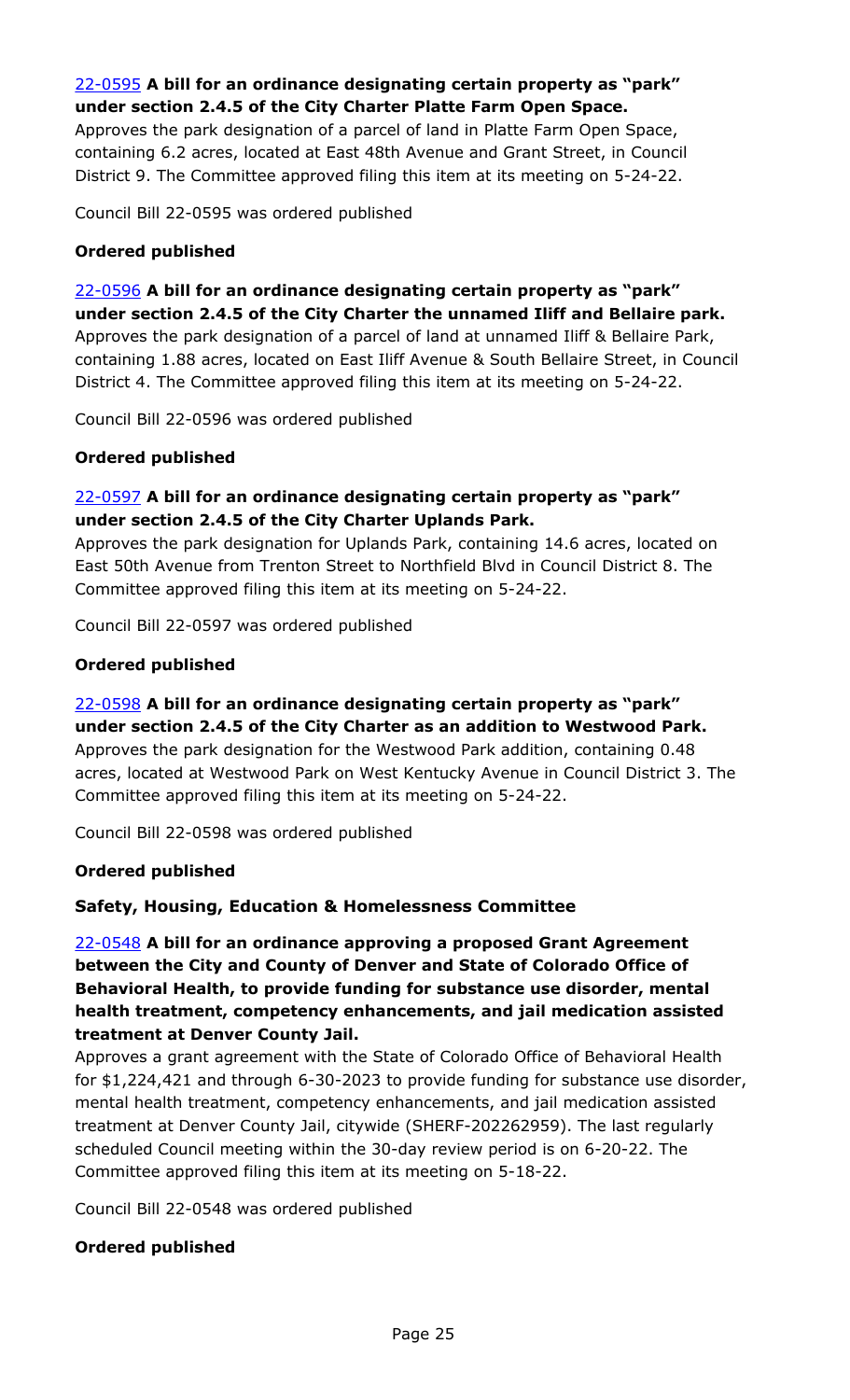22-0617 **A bill for an ordinance enacting a new article XI, chapter 27 of the Denver Revised Municipal Code requiring unit owners' associations to notify homeowners of certain rights when initiating a foreclosure action and consolidating existing notice and disclosure duties for tenant rights.** 

For an ordinance enacting a new article XI, chapter 27 of the Denver Revised [Municipal Code requiring unit owners' associations to notify homeowners of certain](http://denver.legistar.com/gateway.aspx?m=l&id=/matter.aspx?key=21684)  rights when initiating a foreclosure action and consolidating existing notice and disclosure duties for tenant rights. The last regularly scheduled Council meeting within the 30-day review period is on 6-27-22. The Committee approved filing this item at its meeting on 5-25-22.

Council Bill 22-0617 was ordered published

### **Ordered published**

### **BILLS FOR FINAL CONSIDERATION**

#### **Finance & Governance Committee**

#### 22-0519 **A bill for an ordinance making an appropriation in the Capital Improvements and Capital Maintenance Fund.**

[Appropriates \\$2 million from Capital Improvement Fund \(32050\) contingency](http://denver.legistar.com/gateway.aspx?m=l&id=/matter.aspx?key=21586)  to address unanticipated capital improvement needs at La Alma Recreation Center outdoor swimming pool in Council District 3The Committee approved filing this item at its meeting on 5-10-22.

A motion offered by Councilmember CdeBaca, duly seconded by Councilmember Flynn, that Council Bill 22-0519 be placed upon final consideration and do pass en bloc, carried by the following vote:

#### **Placed upon final consideration and do pass**

| Aye:    | Sandoval, Sawyer, Kniech, Ortega, Torres, Black, CdeBaca, |
|---------|-----------------------------------------------------------|
|         | Flynn, Gilmore, Herndon, Hinds (11)                       |
| Nay:    | $(None)$ $(0)$                                            |
| Absent: | Kashmann, Clark (2)                                       |

#### 22-0527 **A bill for an ordinance approving a proposed easement agreement between the City and County of Denver and Board of Water Commissioners for relocation of the Denver Water main line in connection with roadway improvements.**

Approves a permanent non-exclusive easement agreement with the Board of Water Commissioners for \$10 for relocation of the Denver Water main line in connection with roadway improvements near 52nd Ave. and Emerson St located along the South Platte River near Heron Pond/Carpio Sanguinette Park in Council District 9 [\(FINAN-202262814\). The last regularly scheduled Council meeting within the 30-day](http://denver.legistar.com/gateway.aspx?m=l&id=/matter.aspx?key=21594)  review period is on 6-13-22. The Committee approved filing this item at its meeting on 5-10-22.

A motion offered by Councilmember CdeBaca, duly seconded by Councilmember Flynn, that Council Bill 22-0527 be placed upon final consideration and do pass en bloc, carried by the following vote:

| Aye: | Sandoval, Sawyer, Kniech, Ortega, Torres, Black, CdeBaca, |
|------|-----------------------------------------------------------|
|      | Flynn, Gilmore, Herndon, Hinds (11)                       |
| Nay: | (None) (0)                                                |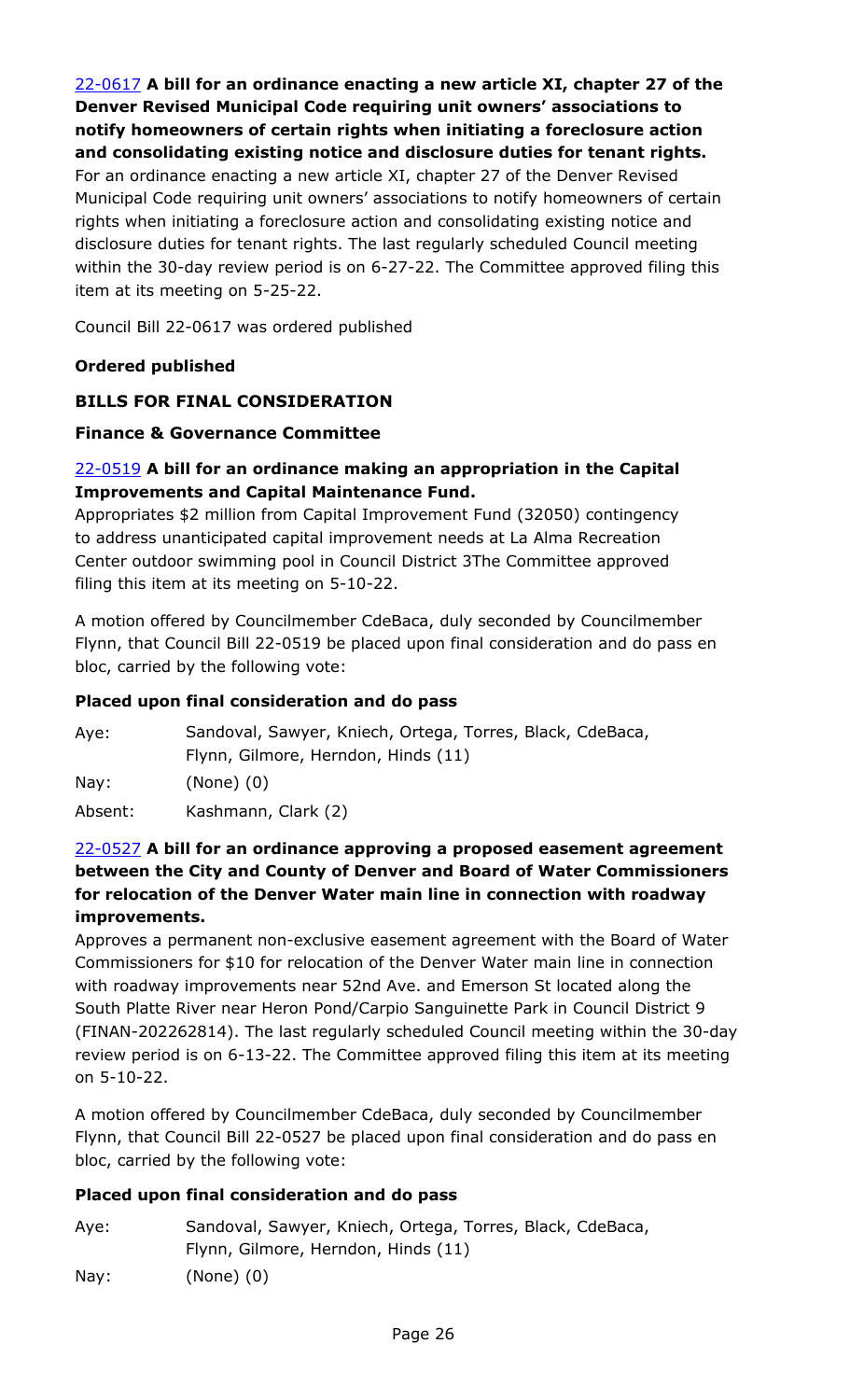Absent: Kashmann, Clark (2)

### **Land Use, Transportation & Infrastructure Committee**

22-0526 **A bill for an ordinance relinquishing the easements, in their entirety, reserved in: Ordinance No. 19770184, Series of 1977, recorded with the Denver Clerk & Recorder at Book 1431, Page 349; and, Ordinance No. 20161134, Series of 2016, recorded with the Denver Clerk & Recorder at Reception No. 2016171591, located at 650 West Colfax Avenue.** Relinquishes the following easements in their entirety: the east-west sanitary and utility easements as established in Vacating Ordinance No. 184, Series of 1977 and [the easements in the alley bounded by West 14th Avenue, West Colfax Avenue, Fox](http://denver.legistar.com/gateway.aspx?m=l&id=/matter.aspx?key=21593)  Street and Galapago Street as established in Vacating Ordinance No 20161134,

Series 2016, located at 650 West Colfax Avenue in Council District 10. The last regularly scheduled Council meeting within the 30-day review period is on 6-13-22. The Committee approved filing this item at its meeting on 5-10-22.

A motion offered by Councilmember CdeBaca, duly seconded by Councilmember Flynn, that Council Bill 22-0526 be placed upon final consideration and do pass en bloc, carried by the following vote:

#### **Placed upon final consideration and do pass**

| Aye:    | Sandoval, Sawyer, Kniech, Ortega, Torres, Black, CdeBaca,<br>Flynn, Gilmore, Herndon, Hinds (11) |
|---------|--------------------------------------------------------------------------------------------------|
| Nay:    | $(None)$ $(0)$                                                                                   |
| Absent: | Kashmann, Clark (2)                                                                              |

# 22-0532 **A bill for an ordinance relinquishing the easement reserved in Ordinance No. 20200541, Series of 2020 recorded with the Denver Clerk & Recorder at Reception No. 2020107805, located at 3850 Blake Street.**

Relinquishes the easements in their entirety as established in Vacating Ordinance [No. 20200541, Series of 2020, located at 3850 Blake Street in Council District 9. The](http://denver.legistar.com/gateway.aspx?m=l&id=/matter.aspx?key=21599)  last regularly scheduled Council meeting within the 30-day review period is on 6-13-22. The Committee approved filing this item at its meeting on 5-10-22.

A motion offered by Councilmember CdeBaca, duly seconded by Councilmember Flynn, that Council Bill 22-0532 be placed upon final consideration and do pass en bloc, carried by the following vote:

#### **Placed upon final consideration and do pass**

| Aye: | Sandoval, Sawyer, Kniech, Ortega, Torres, Black, CdeBaca, |
|------|-----------------------------------------------------------|
|      | Flynn, Gilmore, Herndon, Hinds (11)                       |
| Nay: | $(None)$ $(0)$                                            |

Absent: Kashmann, Clark (2)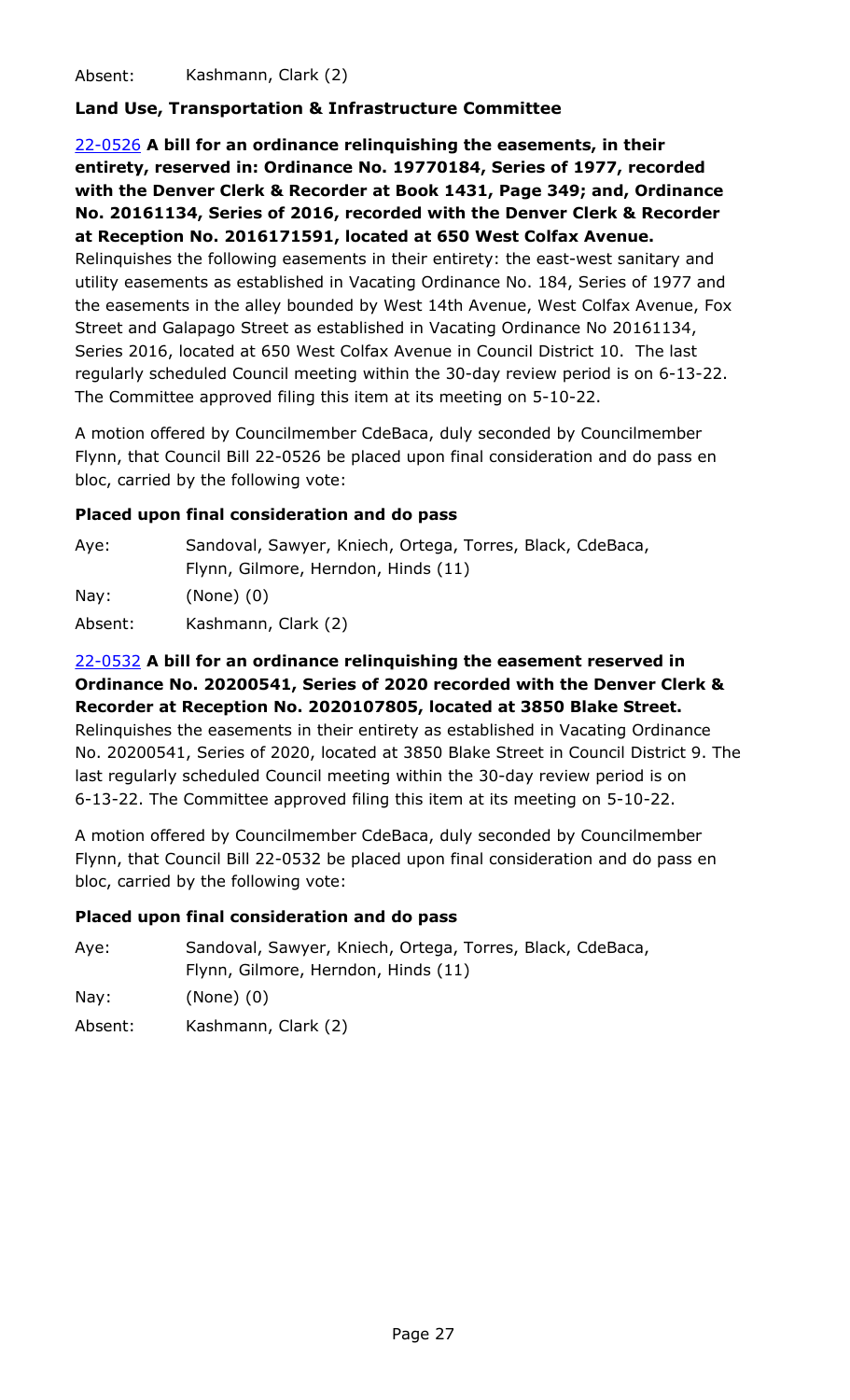## 22-0533 **A bill for an ordinance relinquishing the easement, in its entirety, established in Section I.C. of the Property Deed recorded with the Denver Clerk & Recorder at Reception No. 2018124831, located at 8801 East 39th Avenue.**

Relinquishes the easement in Article I.C., in its entirety reserved in the Property [Deed with Recordation No. 2018124831, located at 8801 East 39th Avenue in Council](http://denver.legistar.com/gateway.aspx?m=l&id=/matter.aspx?key=21600)  District 8. The last regularly scheduled Council meeting within the 30-day review period is on 6-13-22. The Committee approved filing this item at its meeting on 5-10-22.

A motion offered by Councilmember CdeBaca, duly seconded by Councilmember Flynn, that Council Bill 22-0533 be placed upon final consideration and do pass en bloc, carried by the following vote:

#### **Placed upon final consideration and do pass**

| Aye:    | Sandoval, Sawyer, Kniech, Ortega, Torres, Black, CdeBaca, |
|---------|-----------------------------------------------------------|
|         | Flynn, Gilmore, Herndon, Hinds (11)                       |
| Nay:    | $(None)$ $(0)$                                            |
| Absent: | Kashmann, Clark (2)                                       |

#### **Safety, Housing, Education & Homelessness Committee**

## 22-0443 **A bill for an ordinance approving a proposed Intergovernmental Agreement between the City and County of Denver and Denver Health and Hospital Authority (DHHA), to support the expansion of the Support Team Assisted Response (STAR) program.**

Approves an intergovernmental agreement with Denver Health and Hospital Authority (DHHA) for \$526,610.38 and through 12-31-22 to provide funding for the purchase and customization of five (5) 2022 Ford Transit 150 cargo vans to support the expansion of the Support Team Assisted Response (STAR) program, citywide. [\(ENVHL-202161574\). The last regularly scheduled Council meeting within the 30-day](http://denver.legistar.com/gateway.aspx?m=l&id=/matter.aspx?key=21510)  review period is on 6-13-22. The Committee approved filing this item at its meeting on 4-27-22.

A motion offered by Councilmember CdeBaca, duly seconded by Councilmember Flynn, that Council Bill 22-0443 be placed upon final consideration and do pass en bloc, carried by the following vote:

### **Placed upon final consideration and do pass**

Aye: Sandoval, Sawyer, Kniech, Ortega, Torres, Black, CdeBaca, Flynn, Gilmore, Herndon, Hinds (11)

Nay: (None) (0)

Absent: Kashmann, Clark (2)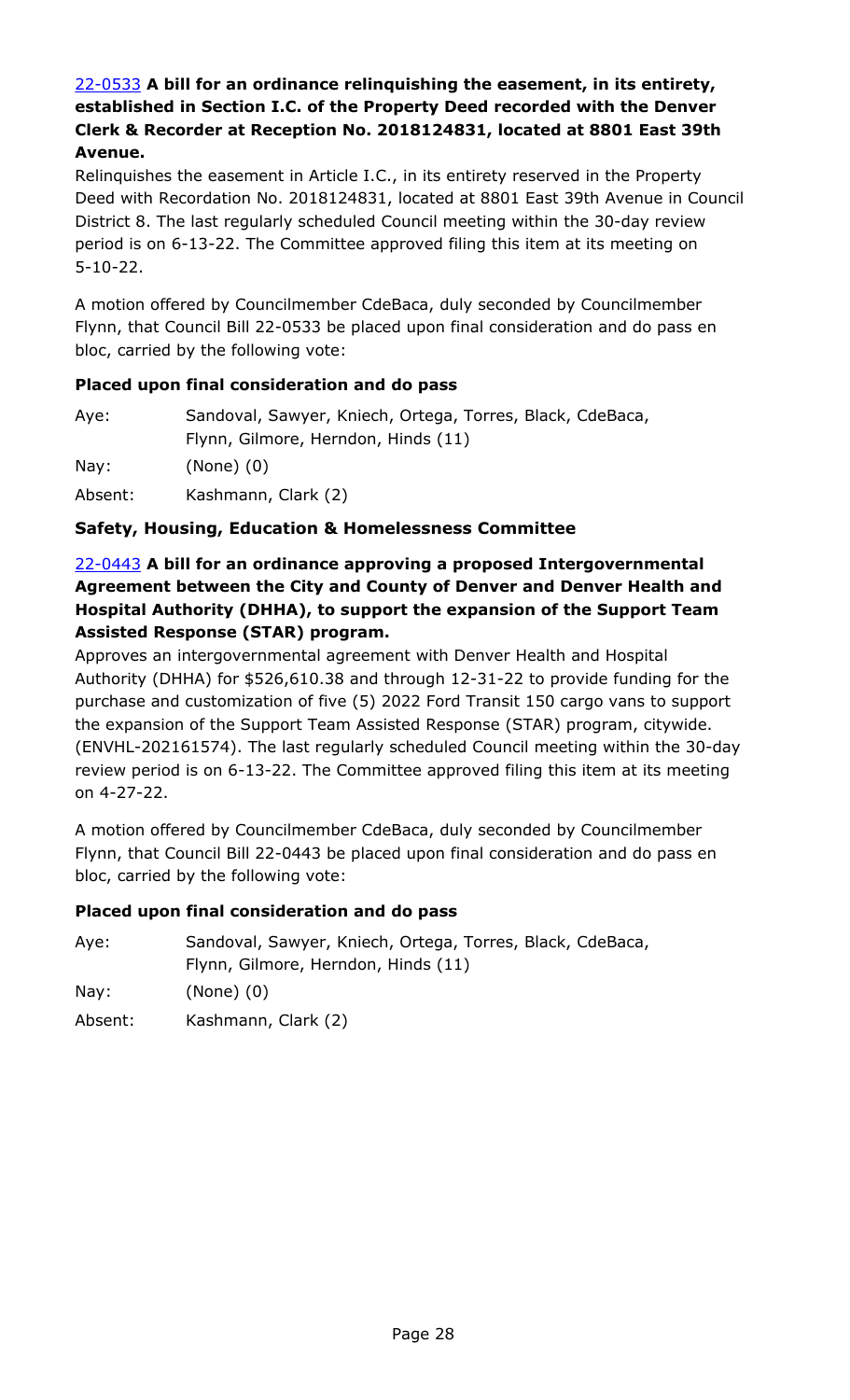22-0515 **A bill for an ordinance amending an Agreement with the Colorado Department of Health Care Policy and Financing by adding \$927,571.46 for a new total of \$1,855,142.92 and one (1) year for a new end date of 6-30-2022 for achieving performance-based deliverables related to County administration, medical assistance eligibility and cooperation with other medical assistance-related entities, citywide (SOCSV-202055468).**

Amends a revenue grant agreement with the Colorado Department of Health Care Policy and Financing by adding \$927,571.46 for a new total of \$1,855,142.92 and one (1) year for a new end date of 6-30-2022 for achieving performance-based deliverables related to County administration, medical assistance eligibility and cooperation with other medical assistance-related entities, citywide [\(SOCSV-202055468\). The last regularly scheduled Council meeting within the 30-day](http://denver.legistar.com/gateway.aspx?m=l&id=/matter.aspx?key=21582)  review period is on 6-13-22. The Committee approved filing this item at its meeting on 5-11-22.

A motion offered by Councilmember CdeBaca, duly seconded by Councilmember Flynn, that Council Bill 22-0515 be placed upon final consideration and do pass en bloc, carried by the following vote:

### **Placed upon final consideration and do pass**

| Aye: | Sandoval, Sawyer, Kniech, Ortega, Torres, Black, CdeBaca, |
|------|-----------------------------------------------------------|
|      | Flynn, Gilmore, Herndon, Hinds (11)                       |
| Nay: | $(None)$ $(0)$                                            |
| .    | 1/2                                                       |

Absent: Kashmann, Clark (2)

## **PRE-RECESS ANNOUNCEMENT**

Council President Gilmore announced that tonight, there will be a required public hearing on Council Bill 22-0412, changing the zoning classification for 4401 South Quebec Street in Hampden South; and, a combined public hearing on Council Bill 22-0424, amending the Denver Zoning Code, Council Bill 22-0426, amending Chapter 27 of the Denver Revised Municipal Code concerning housing, revising provisions related to the linkage fee; repealing incentives for affordable housing; and adopting affordable housing requirements applicable to the creation of new dwelling units, and, Council Bill 22-0425, changing the zoning classification for multiple properties in the 38th & Blake station area to remove the 38th and Blake Station Area Incentive Overlay District (IO-1) and adjust underlying base zone districts. Anyone wishing to speak on any of these matters must go online to sign up during the recess of Council.

### **RECESS**

Council took a recess.

### **COUNCIL RECONVENES AND RESUMES ITS REGULAR SESSION**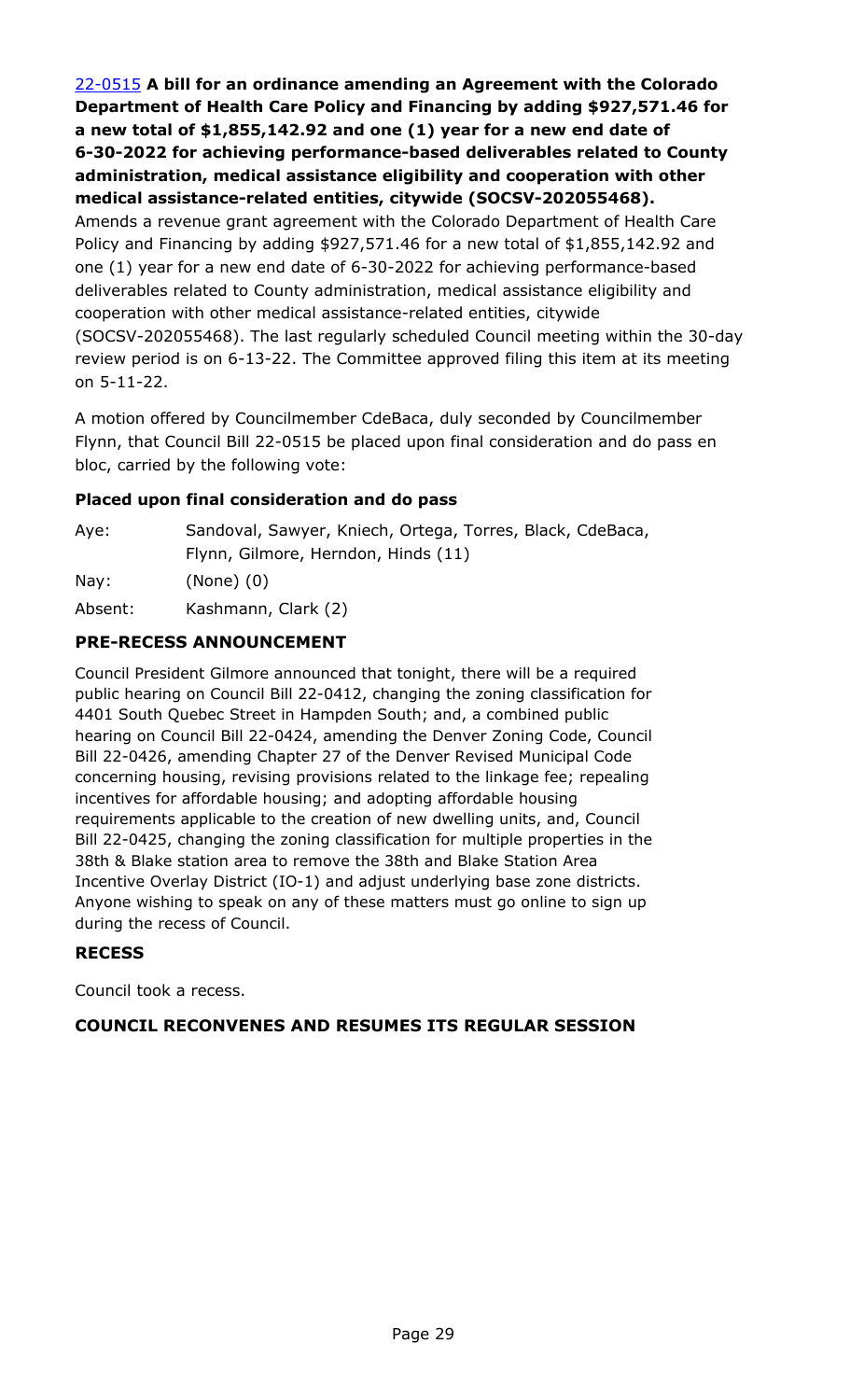## **PUBLIC HEARINGS - BILLS FOR FINAL CONSIDERATION**

### **Land Use, Transportation & Infrastructure Committee**

#### 22-0412 **A bill for an ordinance changing the zoning classification for 4401 South Quebec Street in Hampden South.**

[Approves a map amendment to rezone a property from PUD 206 to S-MX-5 \(planned](http://denver.legistar.com/gateway.aspx?m=l&id=/matter.aspx?key=21479)  development to suburban, mixed-use) located at 4401 South Quebec Street in Council District 4. The Committee approved filing this item at its meeting on 4-19-22.

Council sat as a Committee of the Whole, commencing at 6:35 p.m., Council President Gilmore presiding, to hear speakers on Council Bill 22-0412. Allison Hibbs and Jesse Parris signed up to speak in favor of the bill. No speakers signed up to speak in opposition of the bill. Libbie Adams of Community Planning and Development delivered the staff report.

A motion offered by Councilmember CdeBaca, duly seconded by Councilmember Torres, that Council Bill 22-0412 be placed upon final consideration and do pass, carried by the following vote:

| Ave:    | Sandoval, Sawyer, Kniech, Ortega, Torres, Black, CdeBaca, |
|---------|-----------------------------------------------------------|
|         | Flynn, Gilmore, Herndon, Hinds (11)                       |
| Nay:    | $(None)$ $(0)$                                            |
| Absent: | Kashmann, Clark (2)                                       |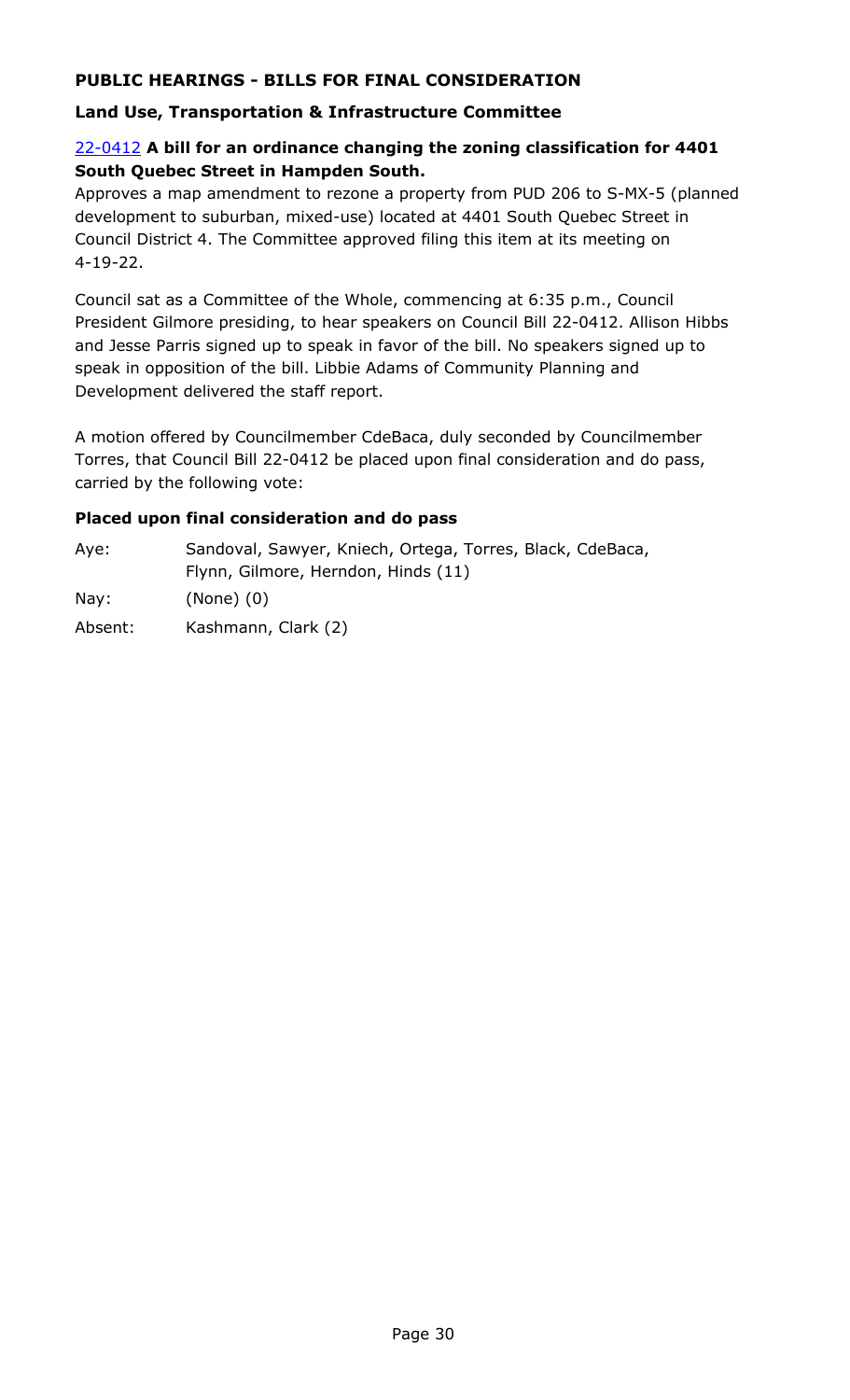#### 22-0424 **A bill for an ordinance amending the Denver Zoning Code.**

Approves a Denver Zoning Code text amendment to implement the recommendations of the Expanding Housing Affordability project to encourage provision of additional affordable housing beyond mandatory requirements, [transition multiple existing incentive systems in various overlays, encourage on-site](http://denver.legistar.com/gateway.aspx?m=l&id=/matter.aspx?key=21491)  compliance with affordable housing requirements through other incentives, and correct minor errors and omissions from other recently adopted zoning code text amendments. The Committee approved filing this item at its meeting on 4-26-22.

Council sat as a Committee of the Whole, commencing at 6:48 p.m., Council President Gilmore presiding, to hear speakers on Council Bills 22-0424, 22-0426 and 22-0425. Paz Athena, Mary Coddington, Ethan Hemming, Charles Allison-Godfrey, David Pardo, Samuel Valeriano, Joel Noble, Keith Pryor, Luchia Brown, Kate Barton, Gerald Horner, Erin Clark, Monica Martinez, Kate Stigberg, Darrell Watson, Caitlin Quander, Andy Cushen, Anna DeWitt, Aaron Miripol, Kinsey Hasstedt, Naomi Amaha, Jonathan Pira, Bill Ziegler, Tim Craft, Rich McClintock, John Deffenbaugh, Adam Estroff, Renee Martinez-Stone, Loren Hansen, Ryan Keeney, Heather Lafferty and James Warren signed up to speak in favor of the bill(s). Victoria Barriga, Kennie Owens, Dominique Mack, Julian Camera, Ian Frasch, Terese Howard, Tyler Israel, Jerry Burton, Teri Washington, Paradyce Wilson, Riley Ryan Reso, Gary Jackson, V Reeves, Brandy Majors, Robert Bailey, Joe Davis, Tyler Carlson, Luke Leary, Alfonso Espino, Yolanda Borders, Shay Dee and Nola Miguel signed up to speak in opposition of the bill(s). Analiese Hock of Community Planning and Development delivered the staff report.

A motion offered by Councilmember CdeBaca, duly seconded by Councilmember Hinds, that Council Bill 22-0424 be placed upon final consideration and do pass, carried by the following vote:

| Aye:            | Sandoval, Sawyer, Kniech, Ortega, Torres, Black, Flynn, |
|-----------------|---------------------------------------------------------|
|                 | Gilmore, Herndon, Hinds (10)                            |
| $\textsf{Nay}:$ | CdeBaca (1)                                             |
| Absent:         | Kashmann, Clark (2)                                     |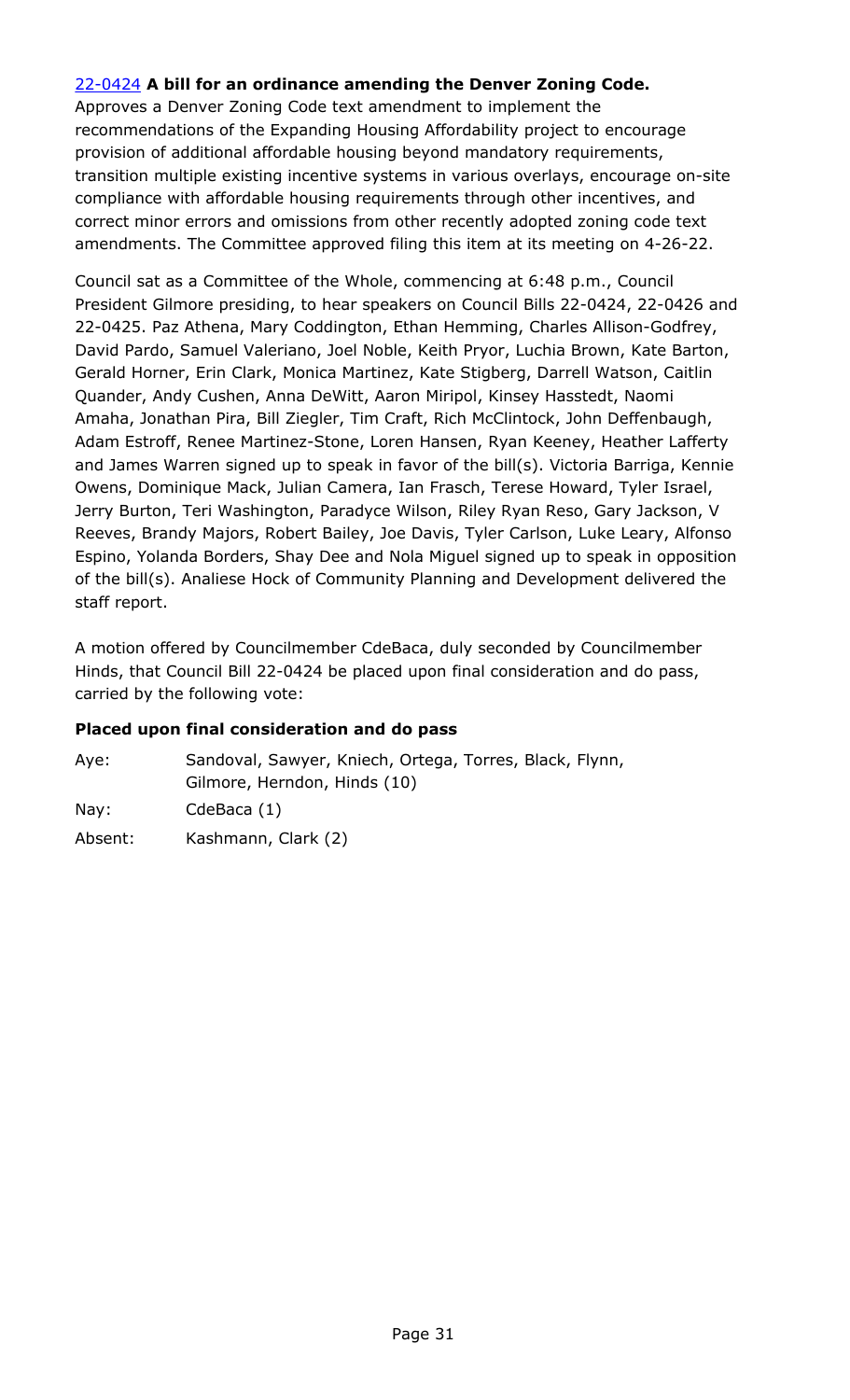## 22-0426 **A bill for an ordinance amending Chapter 27 of the Denver Revised Municipal Code concerning housing, revising provisions related to the linkage fee; repealing incentives for affordable housing; and adopting affordable housing requirements applicable to the creation of new dwelling units.**

Amends Chapter 27 of the Denver Revised Municipal Code to revise provisions related to the linkage fee, repeal incentives for affordable housing and adopt [affordable housing requirements applicable to the creation of new dwelling units. The](http://denver.legistar.com/gateway.aspx?m=l&id=/matter.aspx?key=21493)  Committee approved filing this item at its meeting on 4-26-22.

A motion offered by Councilmember CdeBaca, duly seconded by Councilmember Hinds, that Council Bill 22-0426 be placed upon final consideration, was followed by a motion offered by Councilmember CdeBaca, duly seconded by Councilmember Flynn, that Council Bill 22-0426 be amended in the following particulars:  $'1$ ) page 9, line 4, replace "(i) Accessory dwelling units as defined in article XI 11 of the Denver Zoning Code." with "(i) An addition of four hundred (400) square feet of gross floor area or less to an accessory dwelling unit as defined in article XI 11 of the Denver Zoning Code.".' A motion offered by Councilmember Sandoval, duly seconded by Councilmember Hinds, that Council Bill 22-0426 be recessed, carried by the following vote:

#### **Recessed**

| Aye:    | Sandoval, Sawyer, Ortega, Torres, Black, CdeBaca, Flynn,<br>Gilmore (8) |
|---------|-------------------------------------------------------------------------|
| Nay:    | Kniech, Herndon, Hinds (3)                                              |
| Absent: | Kashmann, Clark (2)                                                     |

The amendment to Council Bill 22-0426 was withdrawn by Councilmember CdeBaca.

#### **Withdrawn**

A motion offered by Councilmember CdeBaca, duly seconded by Councilmember Flynn, that Council Bill 22-0426 be amended in the following particulars: '1) On page 9, line 4, replace "(i) Accessory dwelling units as defined in article XI 11 of the Denver Zoning Code." with "(i) Accessory dwelling units as defined in article XI 11 of the Denver Zoning Code, up to four-hundred (400) square feet or less of gross floor area.".' This amendment aims to treat ADUs as we treat those adding onto their homes. ADUs or home additions beyond 400sqft will BOTH be charged the linkage fee. The motion to amend failed to carry by the following vote:

#### **Amended**

| Aye:    | Sawyer, Ortega, CdeBaca, Flynn (4)                           |
|---------|--------------------------------------------------------------|
| Nay:    | Sandoval, Kniech, Torres, Black, Gilmore, Herndon, Hinds (7) |
| Absent: | Kashmann, Clark (2)                                          |

A motion offered by Councilmember CdeBaca, duly seconded by Councilmember Hinds, that Council Bill 22-0426 be placed upon final consideration and do pass, carried by the following vote:

| Aye:            | Sandoval, Sawyer, Kniech, Ortega, Torres, Black, Flynn, |
|-----------------|---------------------------------------------------------|
|                 | Gilmore, Herndon, Hinds (10)                            |
| $\textsf{Nay}:$ | CdeBaca (1)                                             |
| Absent:         | Kashmann, Clark (2)                                     |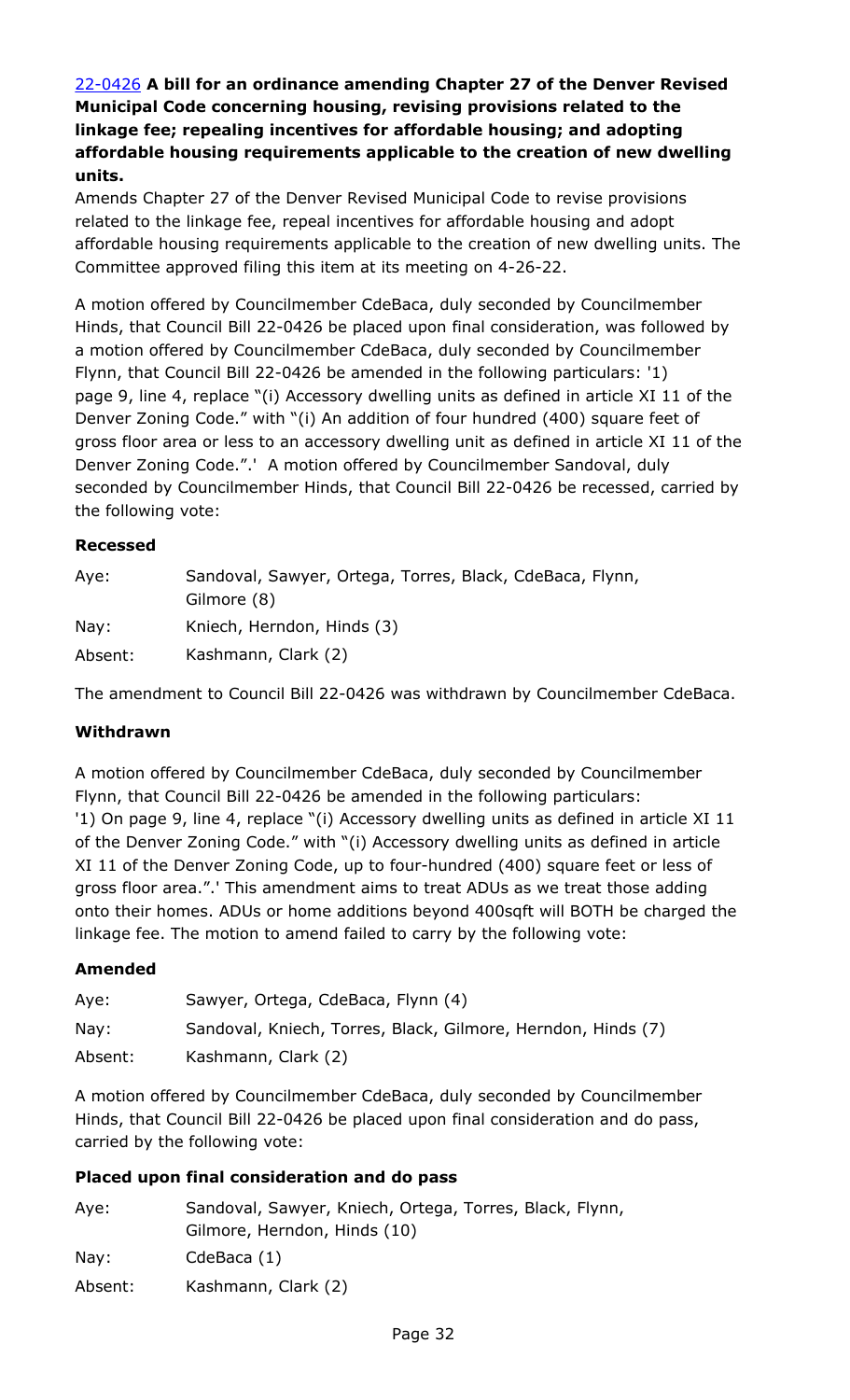## 22-0425 **A bill or an ordinance changing the zoning classification for [multiple properties in the 38th & Blake station area to remove the 38th and](http://denver.legistar.com/gateway.aspx?m=l&id=/matter.aspx?key=21492)  Blake Station Area Incentive Overlay District (IO-1) and adjust underlying base zone districts.**

Approves a legislative map amendment to rezone multiple properties in the 38th & Blake station area to remove the 38th & Blake Incentive Overlay District (IO-1) and adjust underlying base zone districts for certain properties in Council District 9. The Committee approved filing this item at its meeting on 4-26-22.

A motion offered by Councilmember CdeBaca, duly seconded by Councilmember Hinds, that Council Bill 22-0425 be placed upon final consideration and do pass, was followed by a motion offered by Councilmember CdeBaca, duly seconded by Councilmember Hinds, that Council Bill 22-0425 be amended in the following particulars: '1) On page 1, line 14, strike "C-MX-12,". 2) On page 1, line 14, strike "I-MX-5, I-MX-8, and I-MX-12" and replace with "and I-MX-5". 3) Strike Section 1. 4) On page 1, line 31, strike "Section 2." and replace with "Section 1." 5) Strike sections 3, 4, 5, 6, and 7. 6) On page 4, strike lines 38-44. 7) On page 5, strike lines 1-40, and replace with text as written in attached amendment. 8) Renumber all other sections accordingly.' to emove the 38th and Blake Station Area Incentive Overlay, rezone I-MX-8 zoning to I-MX-5, and not change any of the zoning classifications. The motion to amend failed to carry by the following vote:

### **Amended**

| Aye:    | Sawyer, Torres, CdeBaca (3)                                              |
|---------|--------------------------------------------------------------------------|
| Nay:    | Sandoval, Kniech, Ortega, Black, Flynn, Gilmore, Herndon,<br>Hinds $(8)$ |
| Absent: | Kashmann, Clark (2)                                                      |

A motion offered by Councilmember CdeBaca, duly seconded by Councilmember Hinds, that Council Bill 22-0425 be placed upon final consideration and do pass, carried by the following vote:

### **Placed upon final consideration and do pass**

| Aye:    | Sandoval, Sawyer, Kniech, Ortega, Torres, Black, Flynn,<br>Gilmore, Herndon, Hinds (10) |
|---------|-----------------------------------------------------------------------------------------|
| Nay:    | CdeBaca (1)                                                                             |
| Absent: | Kashmann, Clark (2)                                                                     |

## **PRE-ADJOURNMENT ANNOUNCEMENT**

Council President Gilmore announced that on Monday, July 11, 2022, Council will hold a required public hearing on Council Bill 22-0554, changing the zoning classification for 1305, 1339, and 1365 North Osage Street and 1520 West 14th Avenue in Lincoln Park. Any protests against Council Bill 22-0554 must be filed with the Council Offices no later than noon on Tuesday, July 5, 2022.